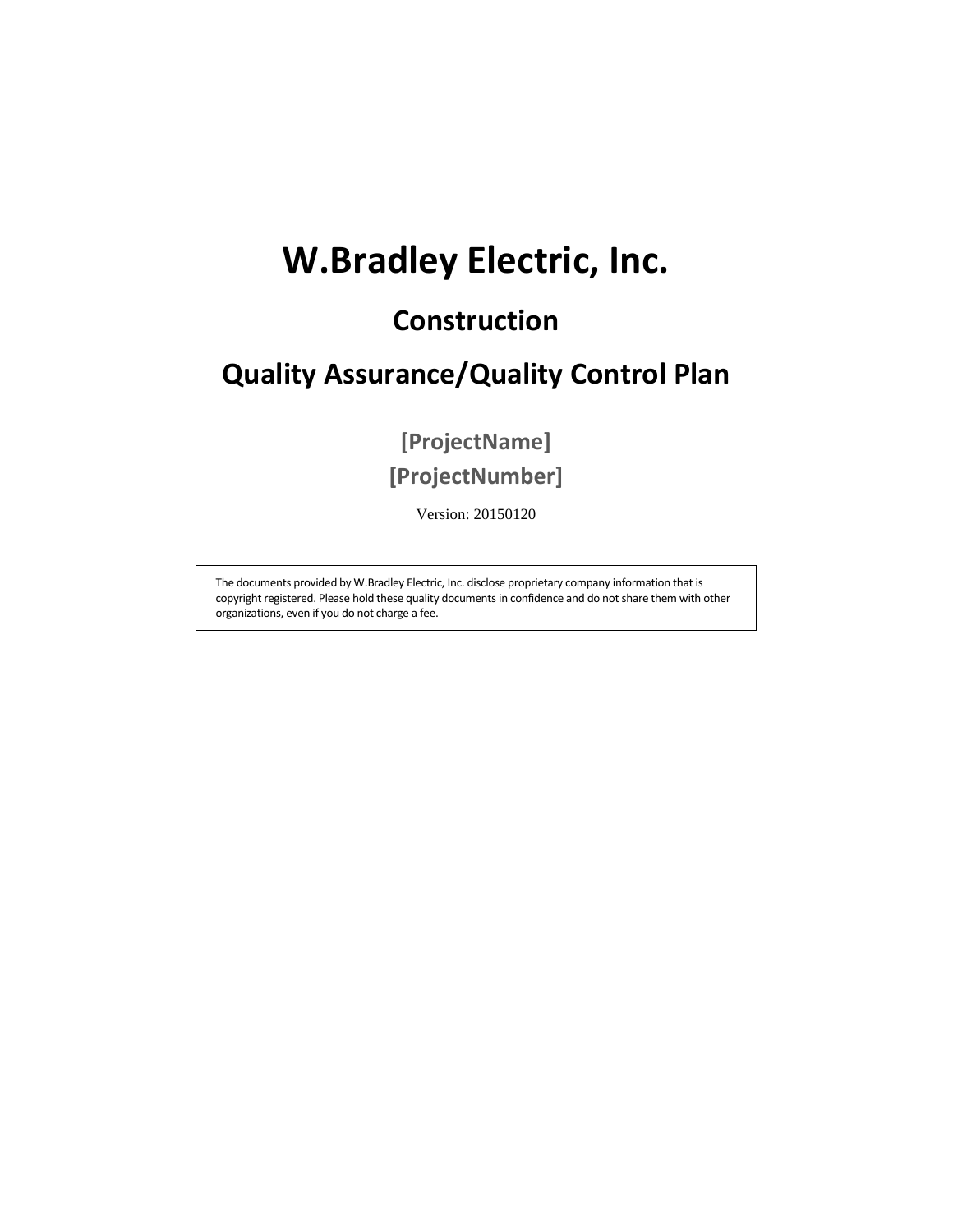## **PROJECT-SPECIFIC ELECTRICAL QUALITY PLAN**

## **TABLE OF CONTENTS**

| F. Qualification of Third Party Inspection/Testing Companies and Subcontractors and Suppliers  18 |  |
|---------------------------------------------------------------------------------------------------|--|
|                                                                                                   |  |
|                                                                                                   |  |
|                                                                                                   |  |
|                                                                                                   |  |
|                                                                                                   |  |
|                                                                                                   |  |
|                                                                                                   |  |
|                                                                                                   |  |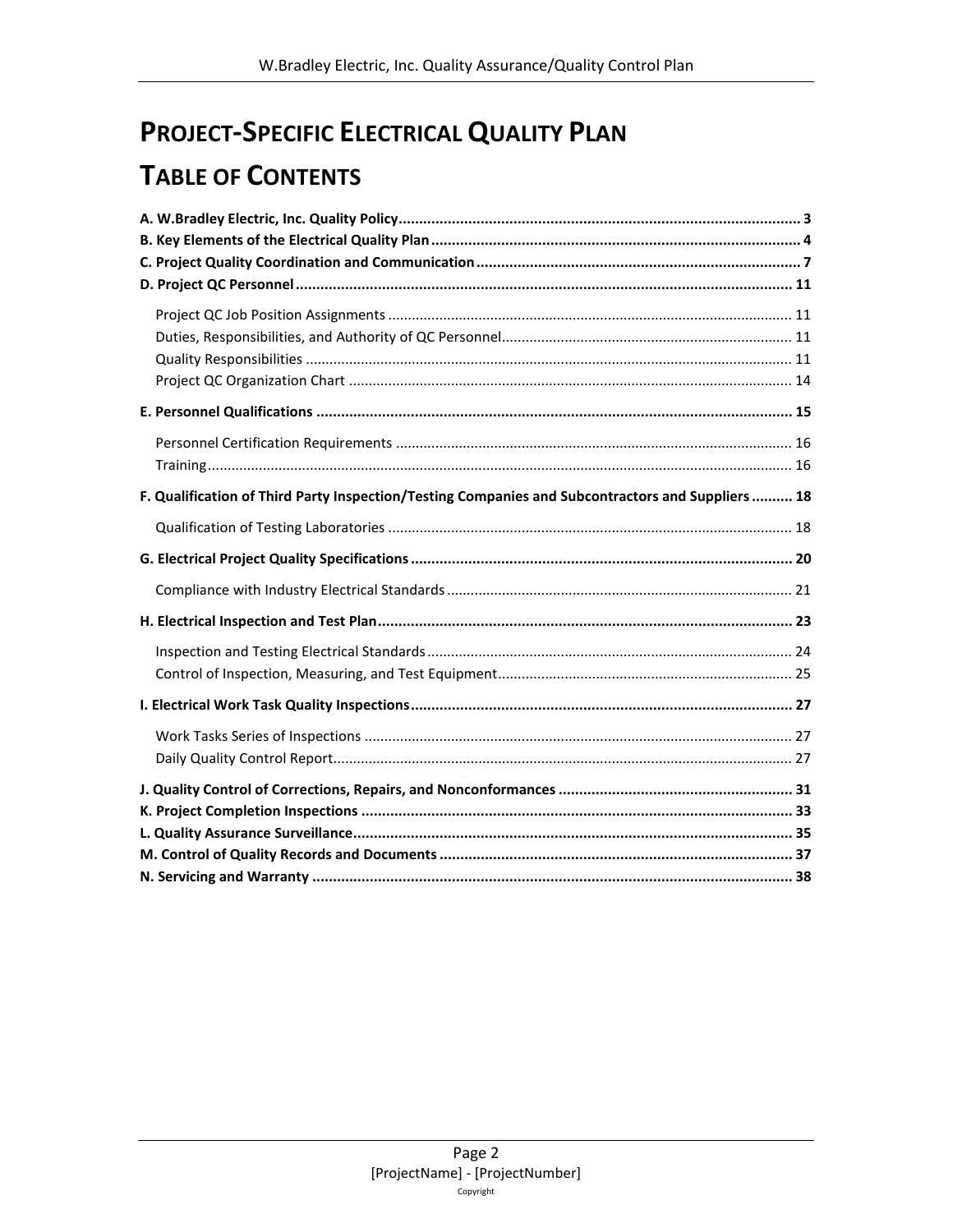# <span id="page-2-0"></span>**A. W.BRADLEY ELECTRIC, INC. QUALITY POLICY**

W.Bradley Electric, Inc. is committed to quality. Our objective is to safely deliver 100 percent complete construction projects that meet all contract and customer expectations the first time, every time. Our commitment to quality means:

- Every W.Bradley Electric, Inc. employee is responsible for fully implementing and complying with all provisions of the W.Bradley Electric, Inc. quality system.
- Our quality standards meet or exceed all applicable regulations, codes, industry standards, and manufacturer specifications as well as with our customers' contract and individual requirements.
- We stand behind our work. We inspect every work task to assure conformance to the project requirements. Should problems be found, we correct them.
- We are always improving. All employees receive regular training to make systematic improvements to remove quality risks and enhance quality performance.

We conduct our work with dignity and respect for the customer, our subcontractor and supplier partners, and ourselves.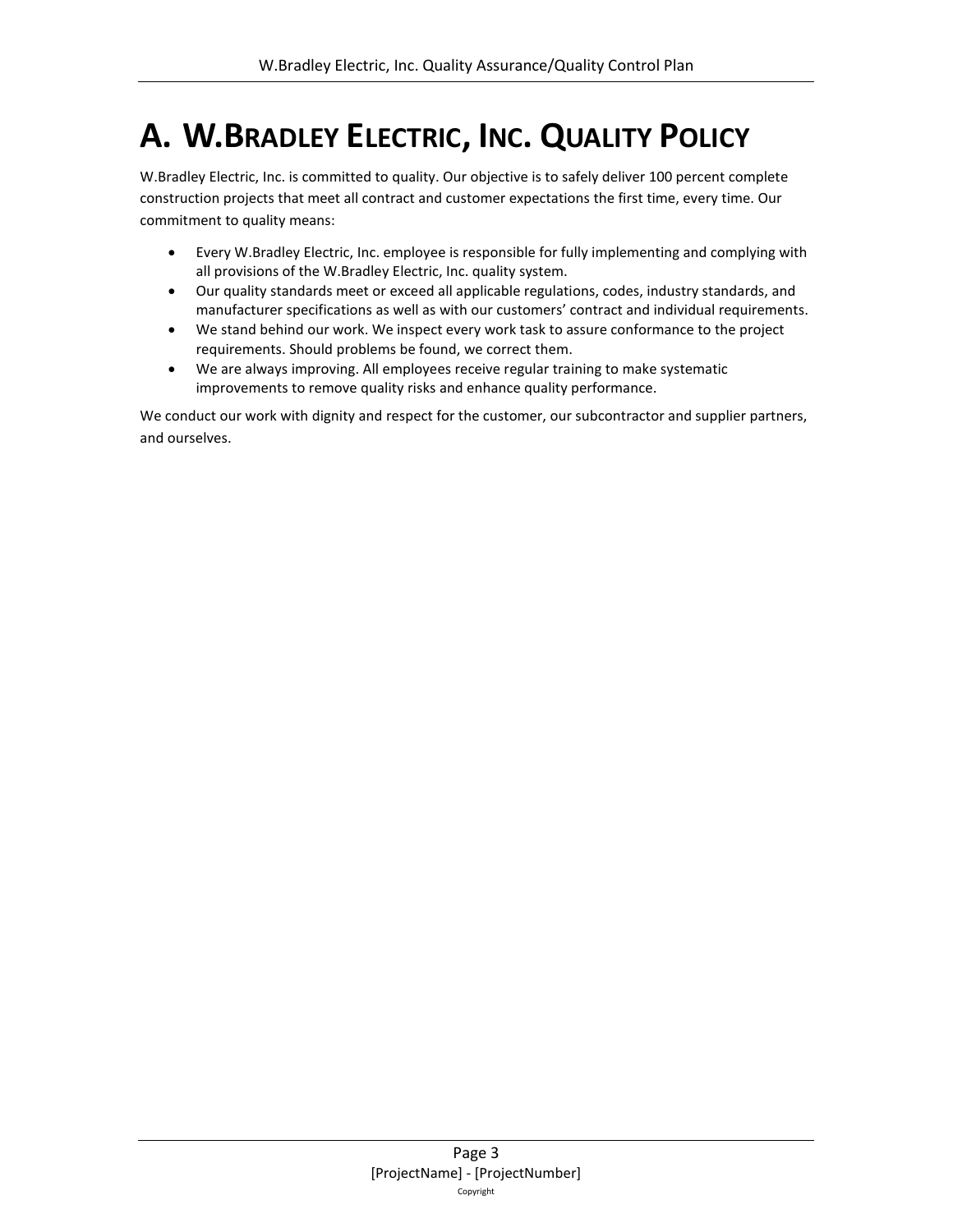# <span id="page-3-0"></span>**B. KEY ELEMENTS OF THE ELECTRICAL QUALITY PLAN**

Key elements of the W.Bradley Electric, Inc. Quality Assurance/Quality Control Plan include:

**Quality Management and Responsibilities.** W.Bradley Electric, Inc. fully integrates its quality management system into the organizational structure and performance management systems for each project. We:

- Maintain a documented quality system consisting of a quality manual with policies and procedures.
- Tightly control exceptions to the quality system so company standards are applied uniformly to every project
- Systematically maintains quality system documents and records.

**Quality Control Personnel.** W.Bradley Electric, Inc. fully integrates its quality management

system into the organizational structure and performance management systems for each project. We:

- Appoint a Quality Manager, Superintendent, and Project Manager to each project, each with well-defined quality responsibilities and the authority to carry them out.
- Have well-defined quality responsibilities for every employee with specific quality responsibilities for key job positions.
- Plan project quality records and documentation that will be maintained.
- Tightly control exceptions to the quality system so company standards are applied uniformly to every project
- Enforce policies that monitor work conditions before and during work so that quality results are assured.

### **Project Quality Coordination and Communication.** W.Bradley Electric, Inc. tightly

controls the construction process to ensure quality results. We:

- Plan quality communications through meetings, reporting requirements, and points of contact.
- Have a project startup meeting to communicate project goals and expectations.
- Conduct preparatory meetings in advance of each scheduled work task to communicate requirement details and coordinate work activities.

**Quality Assurance Surveillance.** W.Bradley Electric, Inc. audits the quality system to assure it

is operating effectively. We:

- Audit the operation of the quality system on each project for conformance to the Project Quality Assurance/Quality Control Plan and the W.Bradley Electric, Inc. Quality System requirements.
- Conduct annual company-wide audits to evaluate effectiveness of the [CompanyName] Quality System and improve its operation.

**Employee Qualifications.** W.Bradley Electric, Inc. ensures that only knowledgeable, capable employees carry out the planning, execution, and control of our projects. We:

- Identify employee qualification requirements, including licensing requirements, training qualifications, responsibilities, and authority for each job position.
- Train field employees on quality standards and procedures for their job position.
- Validate employee capabilities before they are assigned to carry out quality job responsibilities.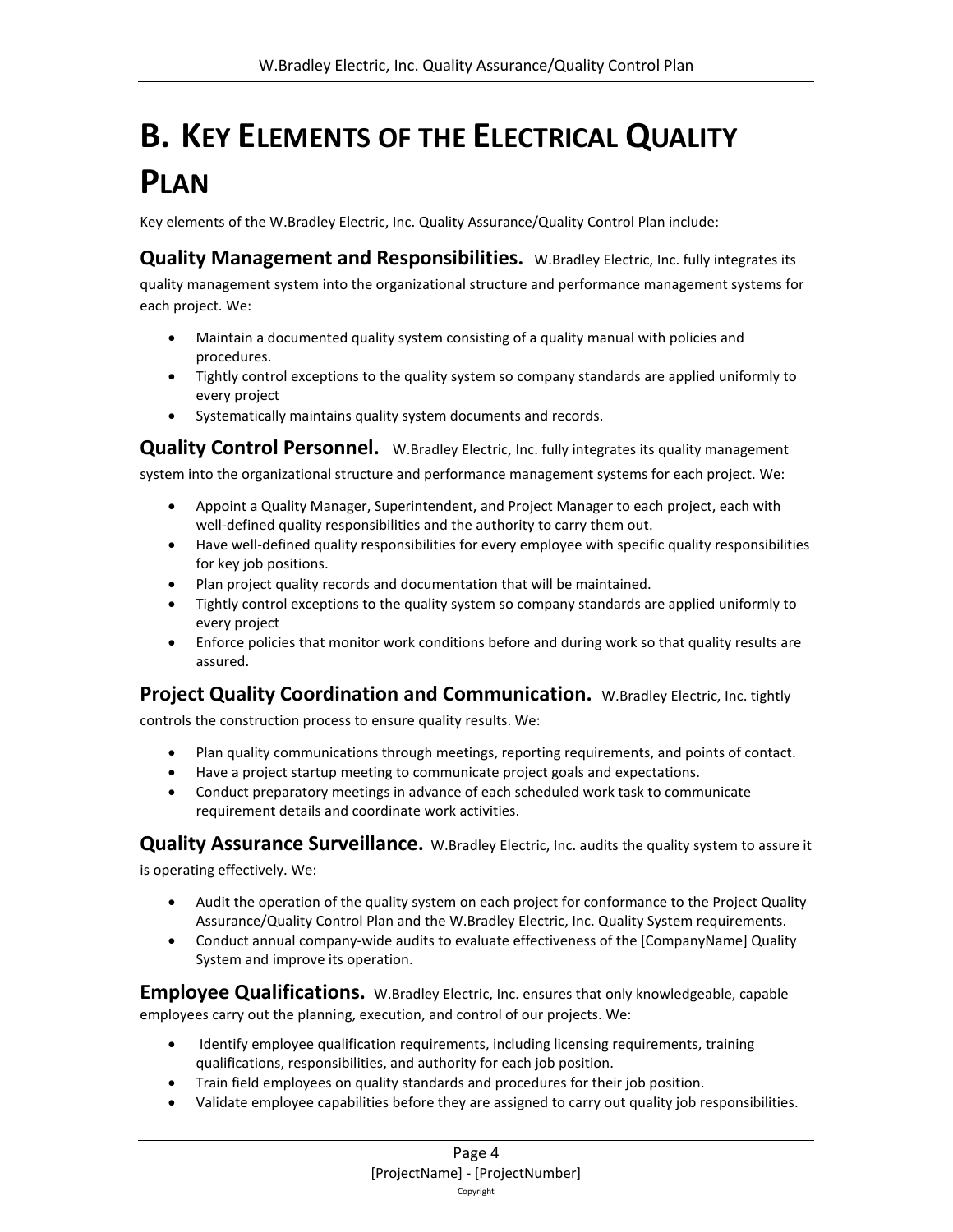• Review ongoing employee qualifications and evaluate quality practices and performance as part of the employee performance management process.

**Qualification of Subcontractors and Suppliers.** W.Bradley Electric, Inc. purchases only from subcontractors and suppliers that consistently meet W.Bradley Electric, Inc. standards for quality. We:

- Clearly define outside organization qualification requirements including licensing requirements, compliance with specific quality standards, quality responsibilities, qualification of personnel and quality improvement processes.
- Validate capabilities to meet project quality requirements at planned production levels.
- Verify ongoing quality performance.

**Project-Specific Quality Standards.** W.Bradley Electric, Inc. clearly defines standards and

specifications that apply to each project. We:

- Identify all relevant regulations, codes and industry standards.
- Identify specifications for materials that meet contract as well as regulatory requirements.
- Specify quality and certification requirements for materials and equipment that affect quality.
- Identify special requirements for calibration of quality measuring devices.
- Supplement the contract and published standards with W.Bradley Electric, Inc. quality standards as required to reduce quality risks and assure quality results.

**Inspections and Test Plan.** W.Bradley Electric, Inc. quality inspection processes ensure that all

work activities comply with the documented standards and specifications. We:

- Identify inspections and tests required by contract specifications and industry standards.
- Record the result of each quality inspection and test.
- Use independent laboratories certified by nationally recognized accreditation agencies

**Work Task Quality Inspections.** W.Bradley Electric, Inc. quality inspection processes ensure

that all work activities comply with the documented standards and specifications. We:

- Identify required quality inspections and tests at key milestones during the project.
- Identify each work task that is subject to a series of quality inspections and quality control activities
- Conduct a series of quality inspections for each construction task: before work begins, at first article completion, while work is in process, and at completion.
- Inspect all materials before use.
- Record the result of each work task inspection.

**Quality Control of Corrections and Nonconformances.** W.Bradley Electric, Inc.

nonconformance control processes ensure that we prevent all nonconformances from cover-up, inadvertent use, and corrected. We:

- Mark the item to clearly identify it for correction.
- Make corrections in a timely manner and validate their effectiveness.
- Require customer approval before accepting any nonconforming items.
- Identify nonconformance items for future prevention.
- Address nonconformance causes systematically by updating standards and specifications; improving process and employee capabilities; setting new requirements for outside organizations; and enhancing the effectiveness of field and third party quality inspections.
- Validate actions taken to prevent nonconformances and their effectiveness.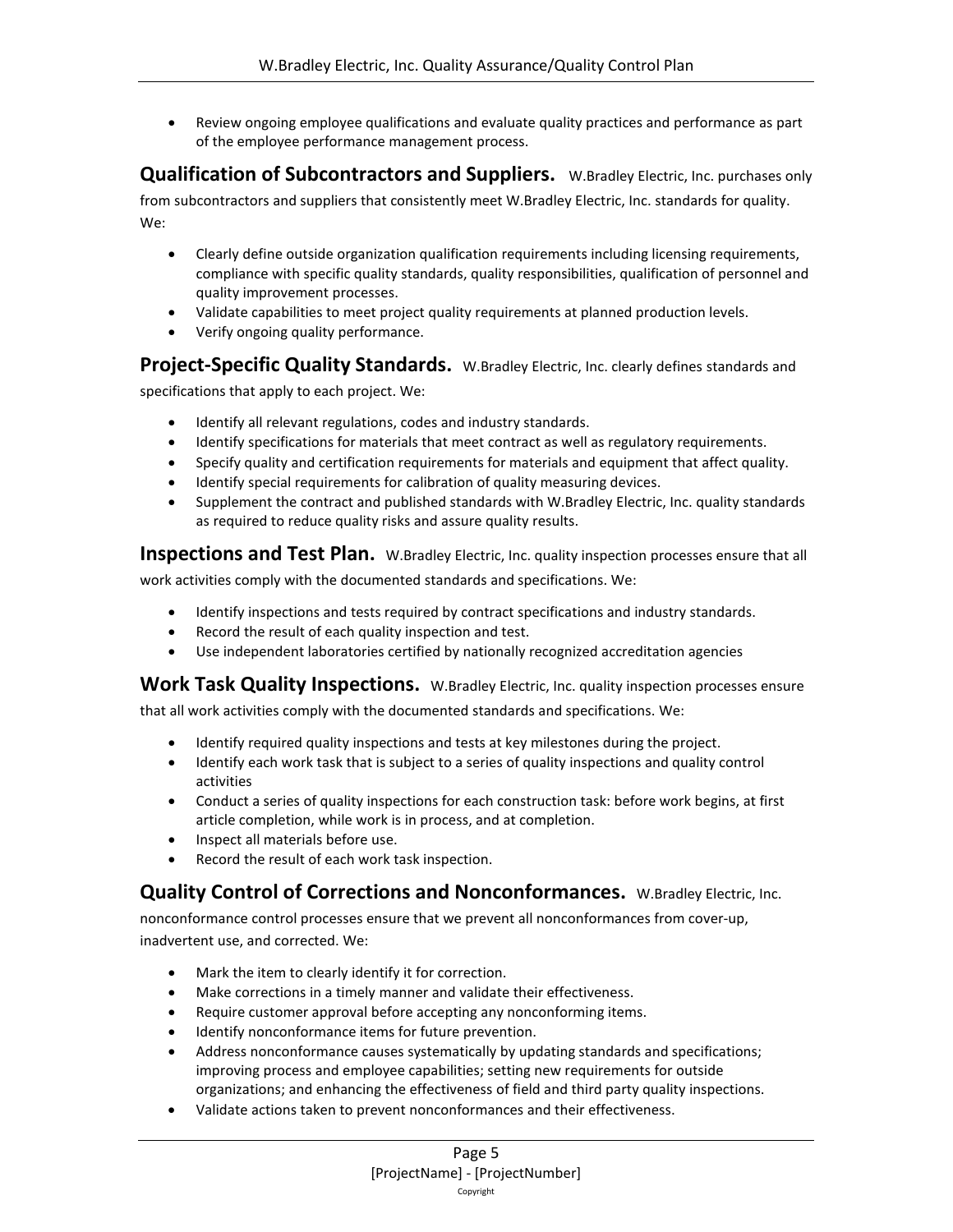**Project Completion Inspections.** W.Bradley Electric, Inc. conducts a series of inspection near the completion of major milestones and end of the project to assure that the contracted work is completed to specifications. We:

- Perform a rigorous inspection by senior managers independent of production.
- Correct any deviations and reinspect prior to submittal to the customer for final review.
- Participate in the customer's final inspection quickly address any issues found.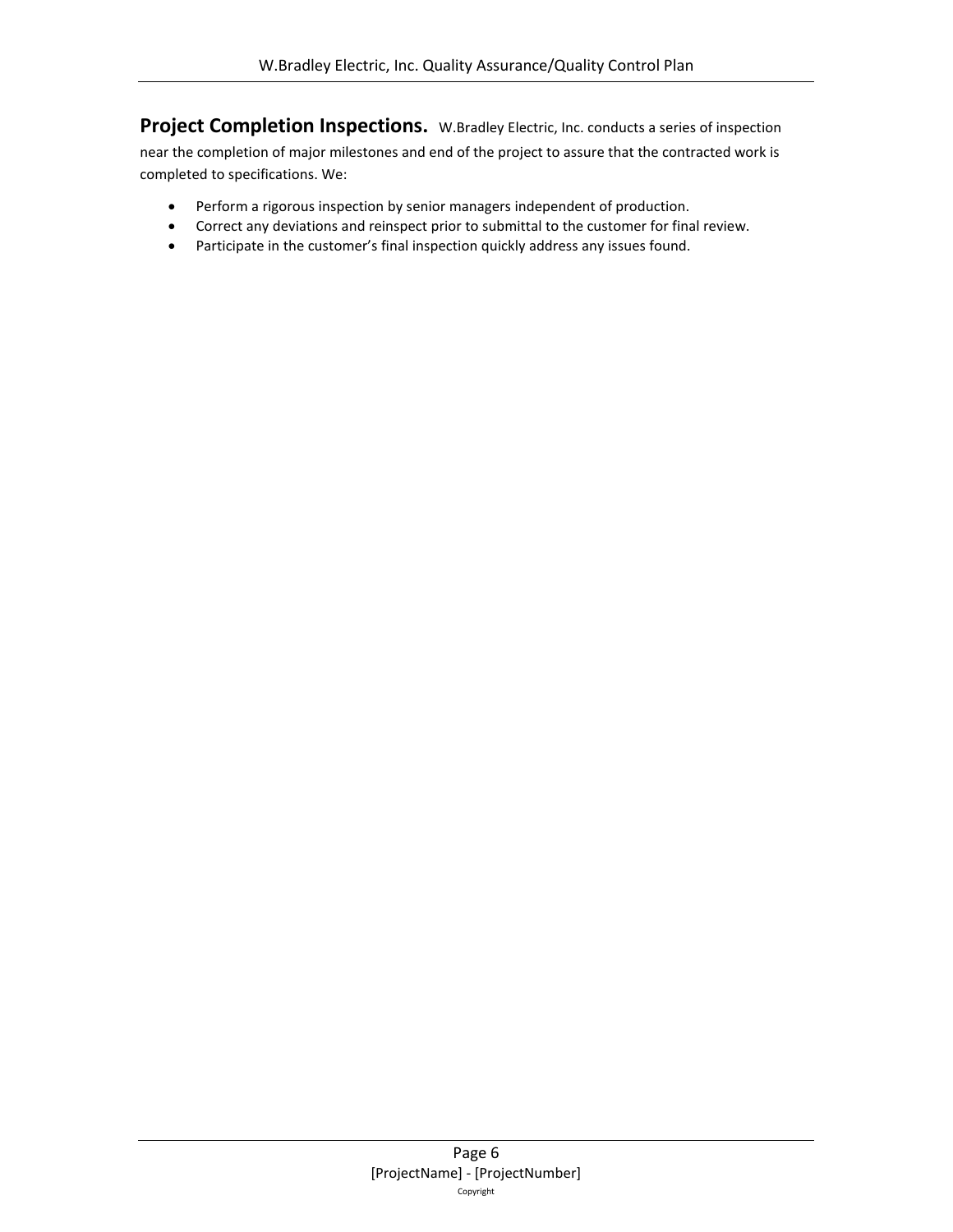# <span id="page-6-0"></span>**C. PROJECT QUALITY COORDINATION AND COMMUNICATION**

W.Bradley Electric, Inc. has regular, planned communications with customers, subcontractors, and suppliers to coordinate quality expectations, priorities, activities, and improvements.

The process begins when we hold a pre-construction meeting where we discuss how quality of the project will be controlled and the quality responsibilities of key personnel. We also coordinate a schedule for weekly production meetings, monthly quality management meetings, and protocols for telephone and internet communications.

Throughout the project, W.Bradley Electric, Inc. holds preparatory meetings prior to the start of upcoming milestones, tasks, or phases of work. These meetings are attended by key company, subcontractor personnel responsible for carrying out, supervising, or inspecting the work, and interested customer representatives. We review quality requirements, coordinate quality inspections and hold points. In the process, we listen to each stakeholder to understand their concerns for critical details. We add the critical details to inspection checklists. We also train production personnel on these details in weekly and toolbox talk meetings.

[CompanyName] weekly team toolbox meetings deploy findings of the preparatory meeting to field personnel. The venue is used to train personnel on technical requirements, reinforce critical details for heightened awareness, and institute improvements to work methods. It is also a forum for team communications and coordination.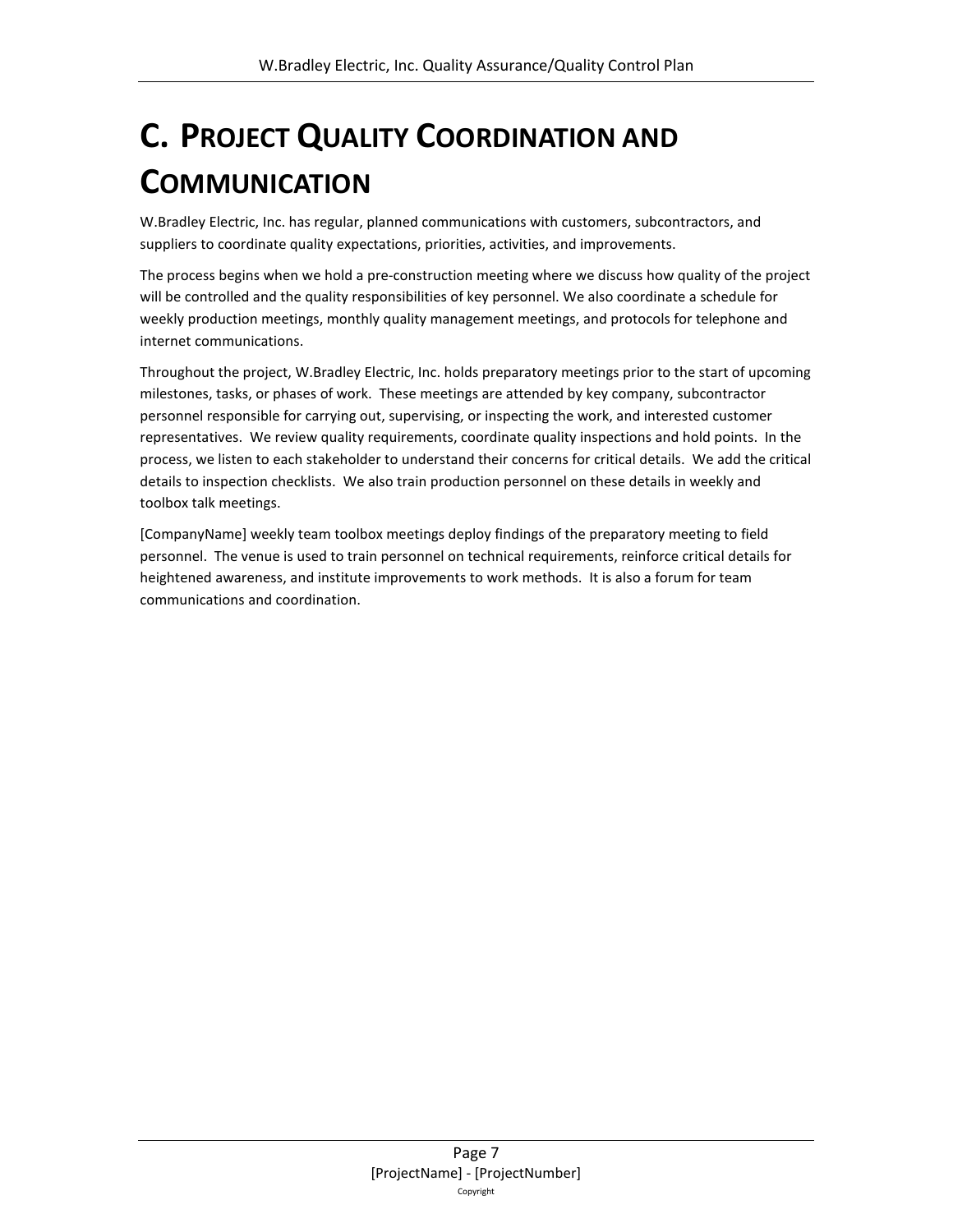| <b>W.Bradley Electric, Inc.</b><br><b>Point Of Contact List</b> |                         |          |             |  |  |  |  |  |
|-----------------------------------------------------------------|-------------------------|----------|-------------|--|--|--|--|--|
|                                                                 | <b>Version 20150120</b> |          |             |  |  |  |  |  |
| <b>Project ID</b>                                               | <b>Project Name</b>     | Preparer | <b>Date</b> |  |  |  |  |  |
| [ProjectNumber]                                                 |                         |          |             |  |  |  |  |  |

| Company                  | <b>Name</b>          | <b>Job Position(s)</b>          | <b>Phone Contact Numbers</b> | <b>Email</b> |
|--------------------------|----------------------|---------------------------------|------------------------------|--------------|
| W.Bradley Electric, Inc. |                      |                                 |                              |              |
| W.Bradley Electric, Inc. | [ProjectManagerName] | <b>Project Manager</b>          |                              |              |
| W.Bradley Electric, Inc. | Dan Hickey           | <b>Field Operations Manager</b> |                              |              |
| W.Bradley Electric, Inc. | [QualityManagerName] | <b>Quality Manager</b>          |                              |              |
| W.Bradley Electric, Inc. | Ken DeGraca          | Safety Director                 |                              |              |
|                          |                      |                                 |                              |              |
|                          |                      |                                 |                              |              |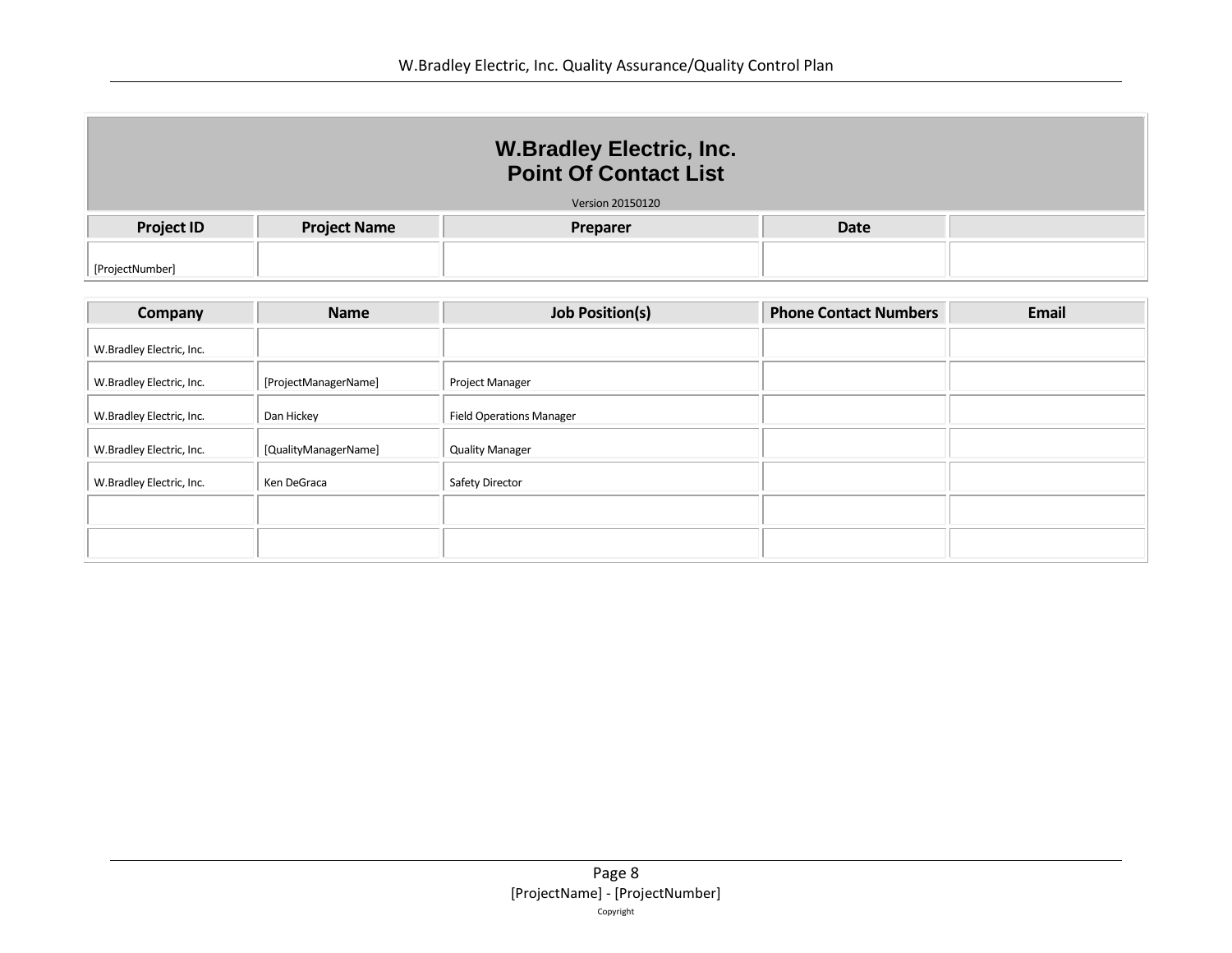| <b>W.Bradley Electric, Inc.</b><br><b>Project Quality Communications Plan</b><br><b>Version 20150120</b>                                                    |                                                                     |          |             |  |  |  |  |  |
|-------------------------------------------------------------------------------------------------------------------------------------------------------------|---------------------------------------------------------------------|----------|-------------|--|--|--|--|--|
| <b>Project ID</b>                                                                                                                                           | <b>Project Name</b>                                                 | Preparer | <b>Date</b> |  |  |  |  |  |
| [ProjectNumber]<br>[ProjectName]                                                                                                                            |                                                                     |          |             |  |  |  |  |  |
| Distribution of project organization chart and assigned responsibility and authority of the Project Manager, Quality<br><b>Manager, and Superintendent:</b> |                                                                     |          |             |  |  |  |  |  |
| Points of contact list distribution:                                                                                                                        |                                                                     |          |             |  |  |  |  |  |
| Project startup meeting participants, date, location:                                                                                                       |                                                                     |          |             |  |  |  |  |  |
| Work task quality plan meeting participants, nominal location:                                                                                              |                                                                     |          |             |  |  |  |  |  |
| Weekly project communication meeting participants, and nominal day of week, time, and location:                                                             |                                                                     |          |             |  |  |  |  |  |
| Daily quality report distribution, frequency, and due date:                                                                                                 |                                                                     |          |             |  |  |  |  |  |
| Monthly project quality status report distribution and due date:                                                                                            |                                                                     |          |             |  |  |  |  |  |
| Distribution of quality inspection and test records, and due date:                                                                                          |                                                                     |          |             |  |  |  |  |  |
|                                                                                                                                                             | Nonconformance report distribution and customer approval authority: |          |             |  |  |  |  |  |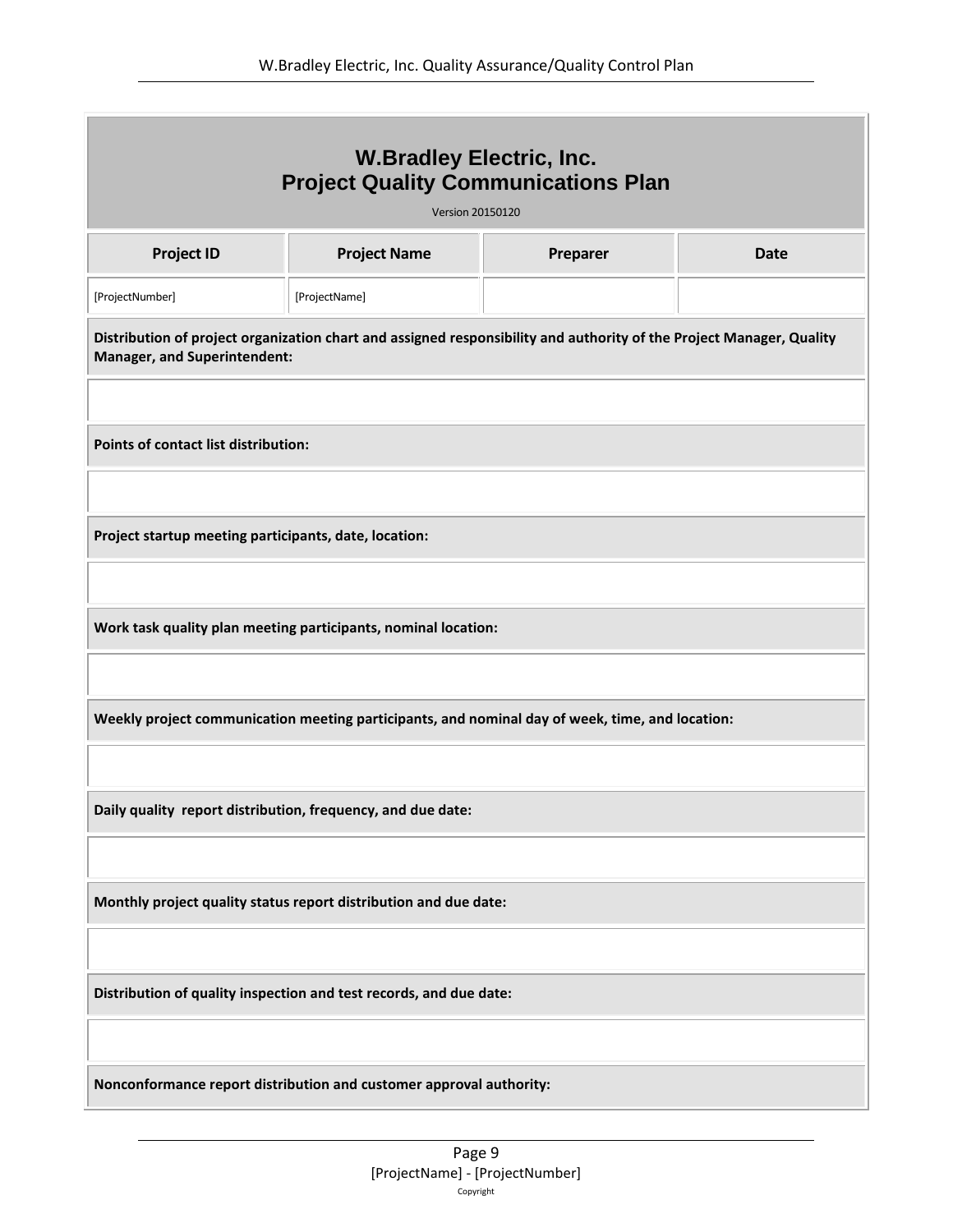**Location of project quality records storage and point of contact for records access:**

**Nominal frequency of project quality audits and the job position that will conduct the audits:**

**Warehousing of customer supplied materials/equipment location, security, damage prevention.**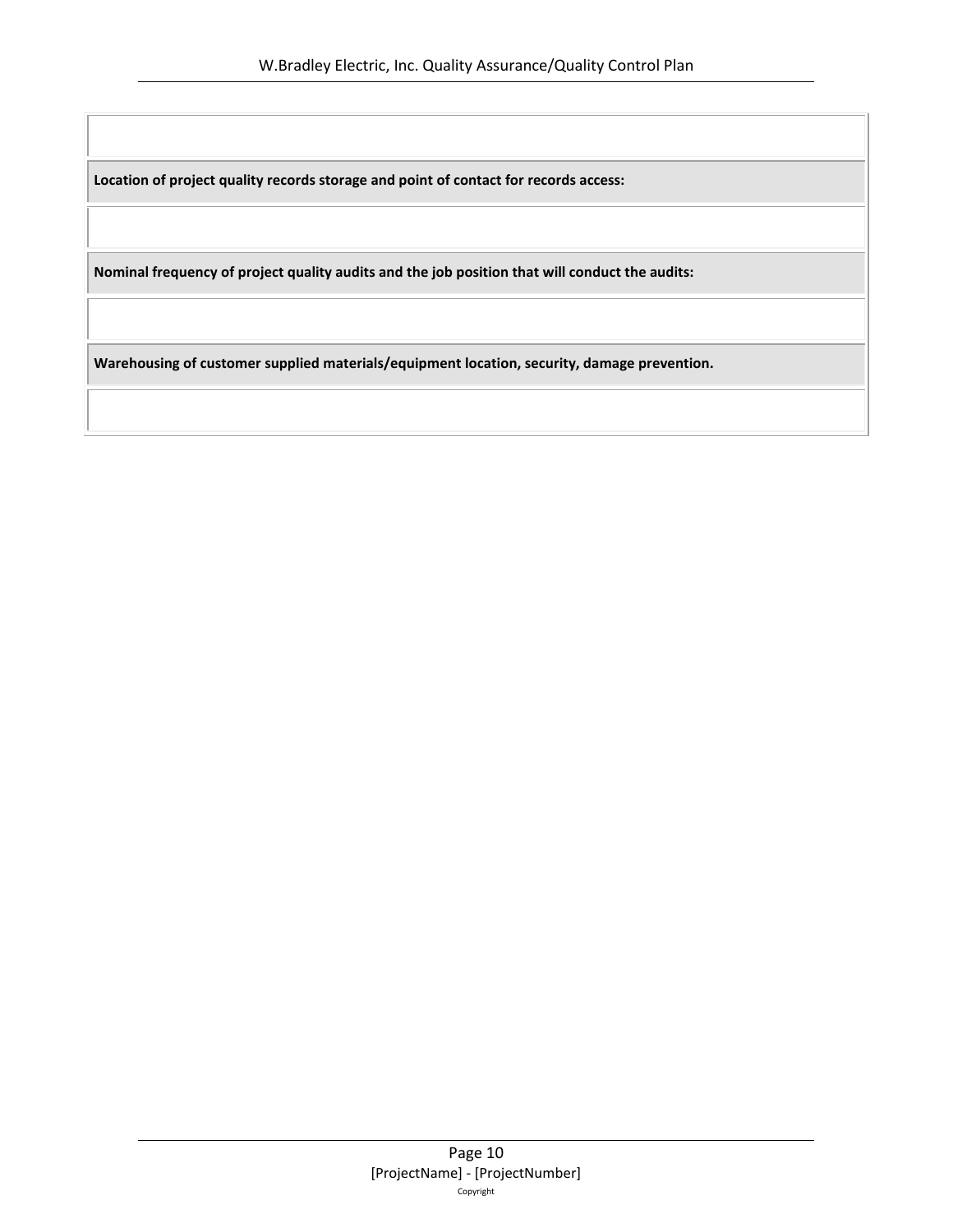# <span id="page-10-0"></span>**D. PROJECT QC PERSONNEL**

W.Bradley Electric, Inc. ensures that quality control personnel remain independent from the pressures of production through our organizational lines of authority as defined by our QC Organization Chart.

The President appoints a Quality Manager, Superintendent, and Project Manager, and then assigns each with specific quality responsibilities and authorities of their job position.

### <span id="page-10-1"></span>**PROJECT QC JOB POSITION ASSIGNMENTS**

Tabl[e D-](#page-10-0)1 shows the job positions assigned to personnel on this project.

#### Tabl[e D-](#page-10-0)1

| <b>QC Personnel Name</b>        | <b>Job Position</b>    |
|---------------------------------|------------------------|
|                                 |                        |
|                                 |                        |
| <b>Field Operations Manager</b> | Dan Hickey             |
| [QualityManagerName]            | <b>Quality Manager</b> |
| Ken DeGraca                     | Safety Director        |

### <span id="page-10-2"></span>**DUTIES, RESPONSIBILITIES, AND AUTHORITY OF QC PERSONNEL**

The President has overall responsibility for implementation safety including performance and results of the W.Bradley Electric, Inc. Quality System, including quality on this project.

QC personnel assigned to this project have the duties, responsibilities and authority defined by their job position.

Key project personnel have accepted their appointments and declared their ability to carry out the appointments.

### <span id="page-10-3"></span>**QUALITY RESPONSIBILITIES**

#### **PROJECT QUALITY MANAGER: QUALITY DUTIES, RESPONSIBILITIES, AND AUTHORITY**

The Quality Manager is responsible for ensuring the overall effectiveness of the Quality System for a specific project. Regardless of other duties, the Quality Manager is responsible for:

- Planning project quality controls required by the W.Bradley Electric, Inc. quality systems and contract requirements
- Fully implementing all provisions of the W.Bradley Electric, Inc. Quality System and related documents on the project.
- Manage the operation of the W.Bradley Electric, Inc. Quality System on the project.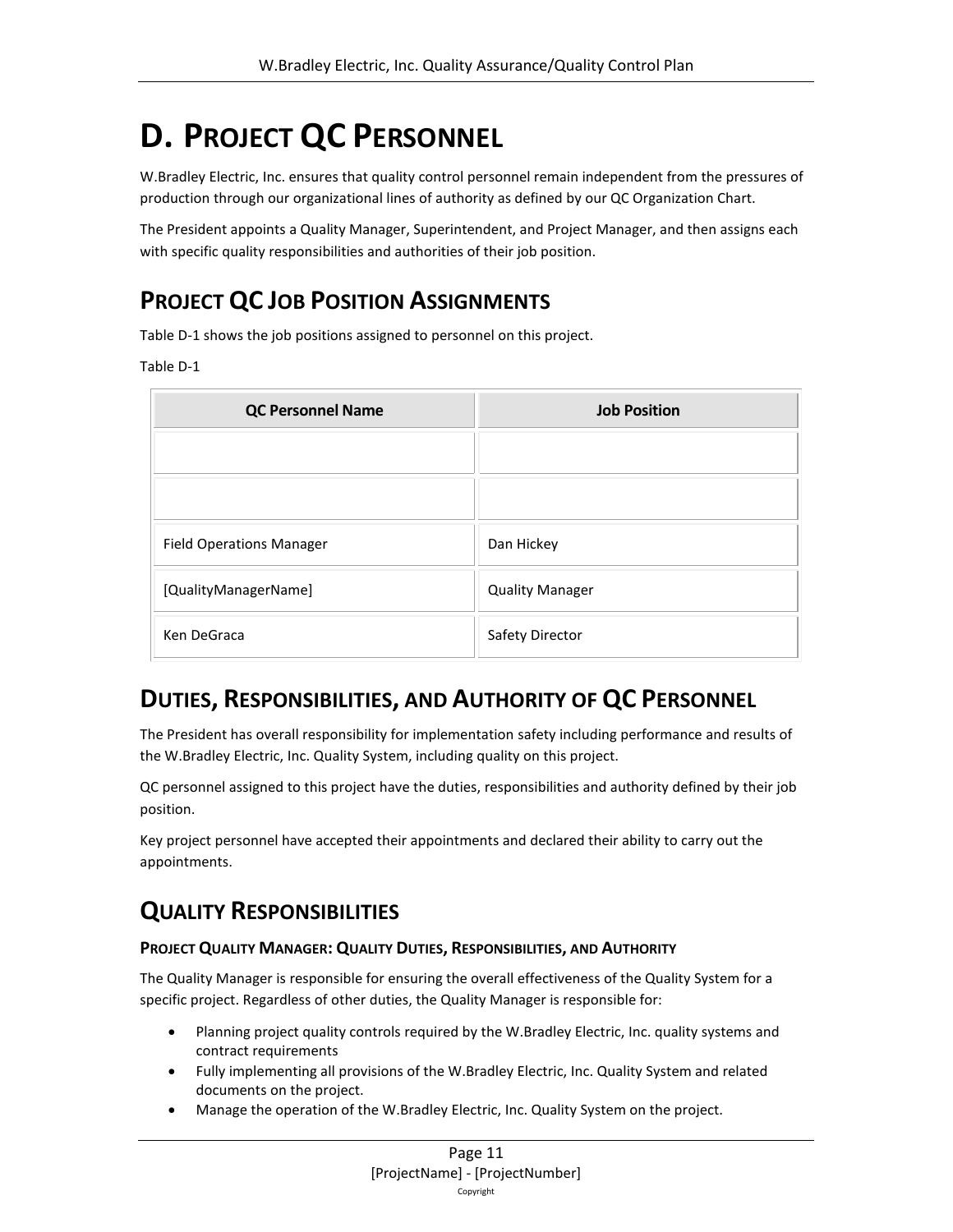- Implement and manage all phases of quality control
- Communicating project-specific quality requirements to all affected departments, subcontractors and suppliers, and customers
- Ensuring that the Quality System is established and implemented by persons doing work that impacts quality
- Monitoring progress of activities
- Ensuring that the Quality System is maintained
- Acting as the project quality liaison with parties outside the company on matters relating to quality
- Reporting to senior management on performance of the Quality System, including needed improvements
- Review and approval of all project Quality System records
- Review and approval of project quality-related contract submittals
- Managing all project inspection and quality control activities
- Controlling corrective actions
- Resolving quality nonconformances

The Quality Manager has the authority to:

- Stop work when continuing work may adversely affect quality or cover up a defect
- Prevent the use of equipment or materials that may adversely affect quality or cover up a defect
- To direct the removal and replacement of any non-conforming work, equipment, or material by W.Bradley Electric, Inc., any subcontractor, or any supplier.
- Suspend work and/or supply of materials by any staff member, subcontractor personnel, or supplier as deemed necessary to assure quality results.

Alternate Quality Managers acting in the role of the project Quality Manager has the same quality duties, responsibilities and authority as the project Quality Manager.

#### **SUPERINTENDENT: QUALITY DUTIES, RESPONSIBILITIES, AND AUTHORITY**

A Superintendent verifies that work performed by subcontractors and suppliers and W.Bradley Electric, Inc. work crews conforms to W.Bradley Electric, Inc. quality standards. The President appoints one or more Superintendents for each project.

A Superintendent has specific responsibilities for:

- Ensuring that work meets government regulatory and code requirements, customer requirements, contract requirements, contract technical specifications, contract drawings, approved contract submittals, and company quality standards and specifications
- Ensuring that subcontractors and suppliers begin work in accordance with W.Bradley Electric, Inc. start-work policies
- Ensuring that subcontractors and suppliers receive a notice to work only when conditions will not adversely affect quality results
- Conducting quality inspections, tests, and recording findings
- Accurately assessing subcontractor quality and on-time performance
- Ensuring that quality standards are achieved before approving subcontractor or work crew completion of work

The Superintendent has the authority to:

- Stop work when continuing work may adversely affect quality or cover up a defect
- Prevent the use of equipment or materials that may adversely affect quality
- Direct the removal or replacement of any non-conforming work, equipment, or material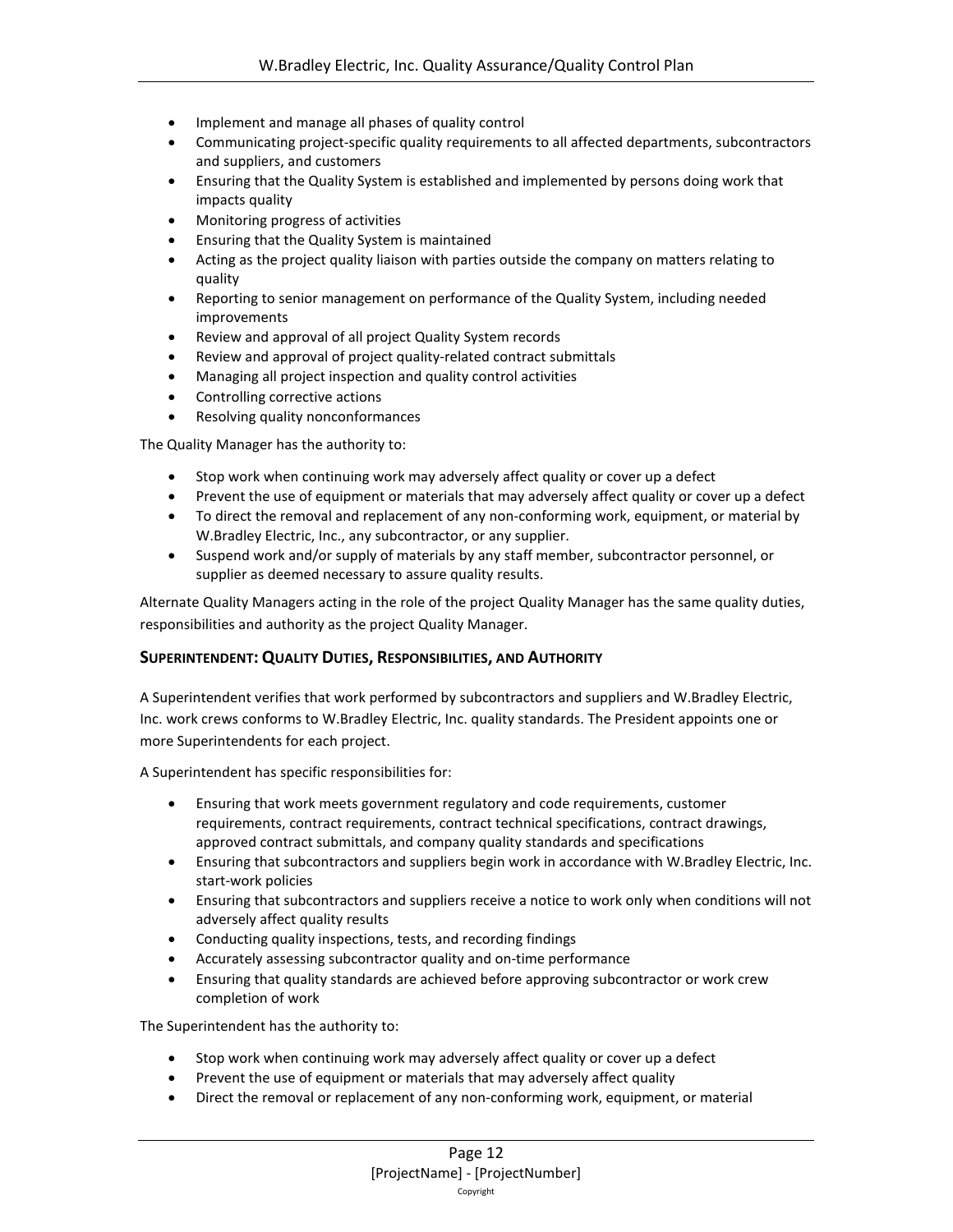• Suspend work and/or supply of materials as deemed necessary to assure quality results

Alternate Superintendent has the same quality duties, responsibilities and authority as the Superintendent. Multiple Superintendents may be assigned to the project.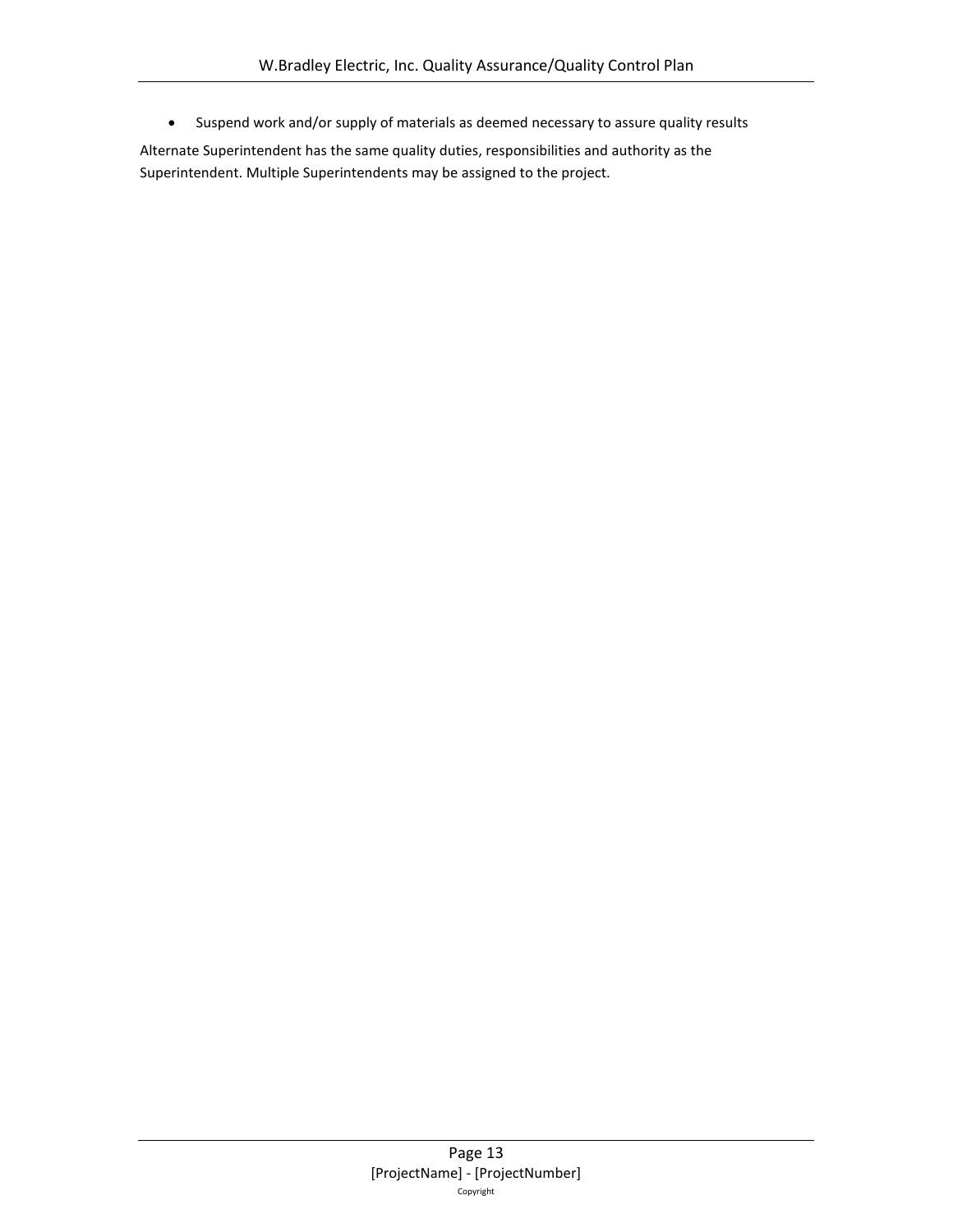### <span id="page-13-0"></span>**PROJECT QC ORGANIZATION CHART**

The Project QC Organization Chart shows the QC organizational structure. The chart includes job positions along with the name of each person appointed to that position. Figure A-1 shows the QC Organization Chart for this project.

The President defines the organization chart for the project. The organizational chart includes job titles, names of assigned personnel, and organizational and administrative interfaces with the customer. The organization chart defines lines of authority as indicated by solid connection; dotted lines indicate lines of communication. The lines of authority preserve independence of quality control personnel from the pressures of production.

The President assesses the qualification requirements for each position on the project organization chart, qualifications of each person, and then appoints only qualified persons to the project organization.

Figure A-1

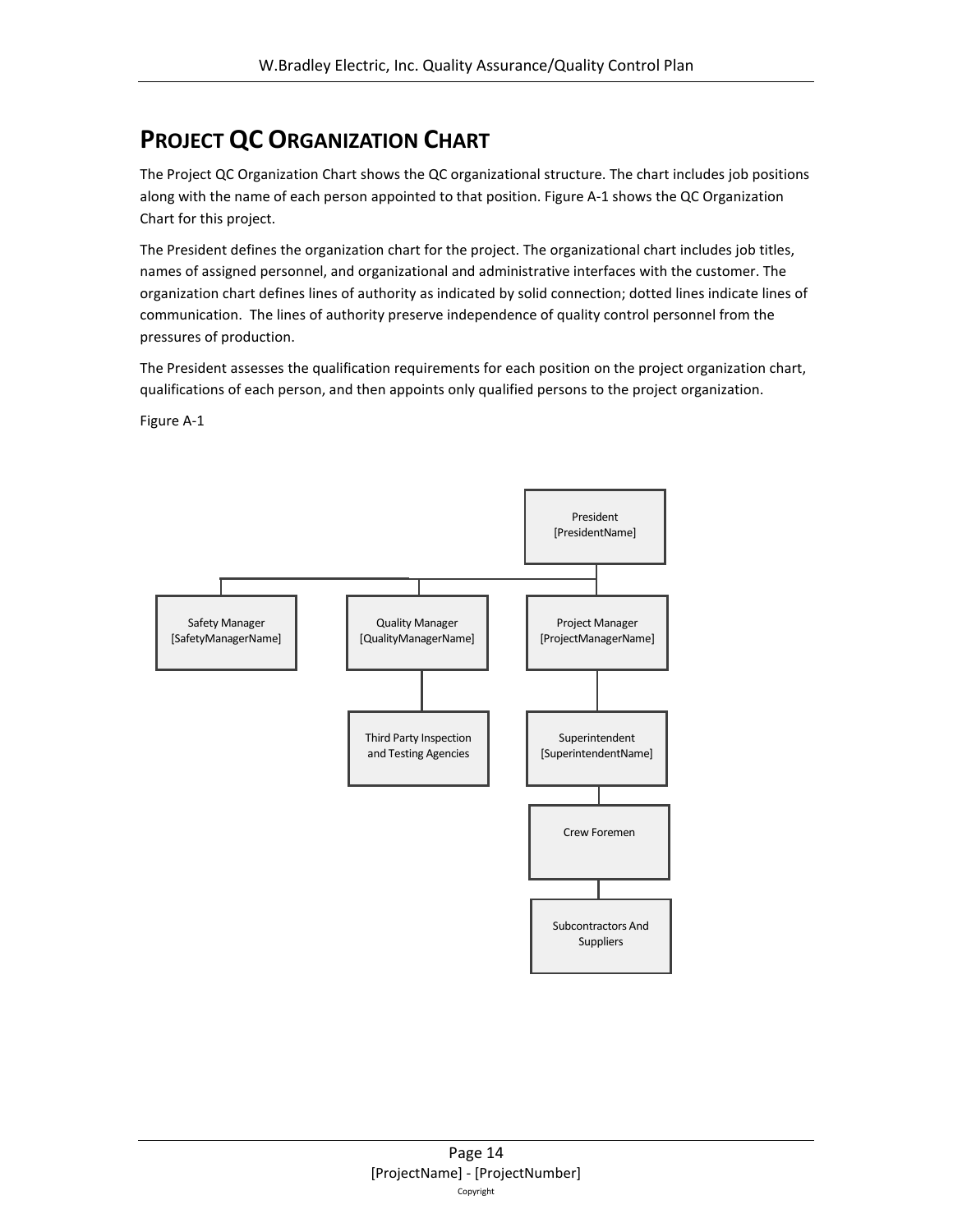## <span id="page-14-0"></span>**E. PERSONNEL QUALIFICATIONS**

W.Bradley Electric, Inc. ensures that only knowledgeable, capable employees carry out the planning, execution, and control of the project.

We train our employees on quality standards and procedures based on project requirements as well as their job positions. Then we validate their capabilities before they are assigned to carry out their quality job responsibilities on the project. Ongoing monitoring of performance continually validates qualifications of each employee.

The Quality Manager qualifies employee capabilities to ensure that they are capable of completely carrying out their assigned quality responsibilities including the following capabilities:

- Knowledge of Company quality standards
- Knowledge of job responsibilities and authority
- Demonstrated skills and knowledge
- Demonstrated ability
- Demonstrated results
- Required training
- Required experience

The Quality Manager also evaluates independent contractor personnel on the same standards that apply to employees.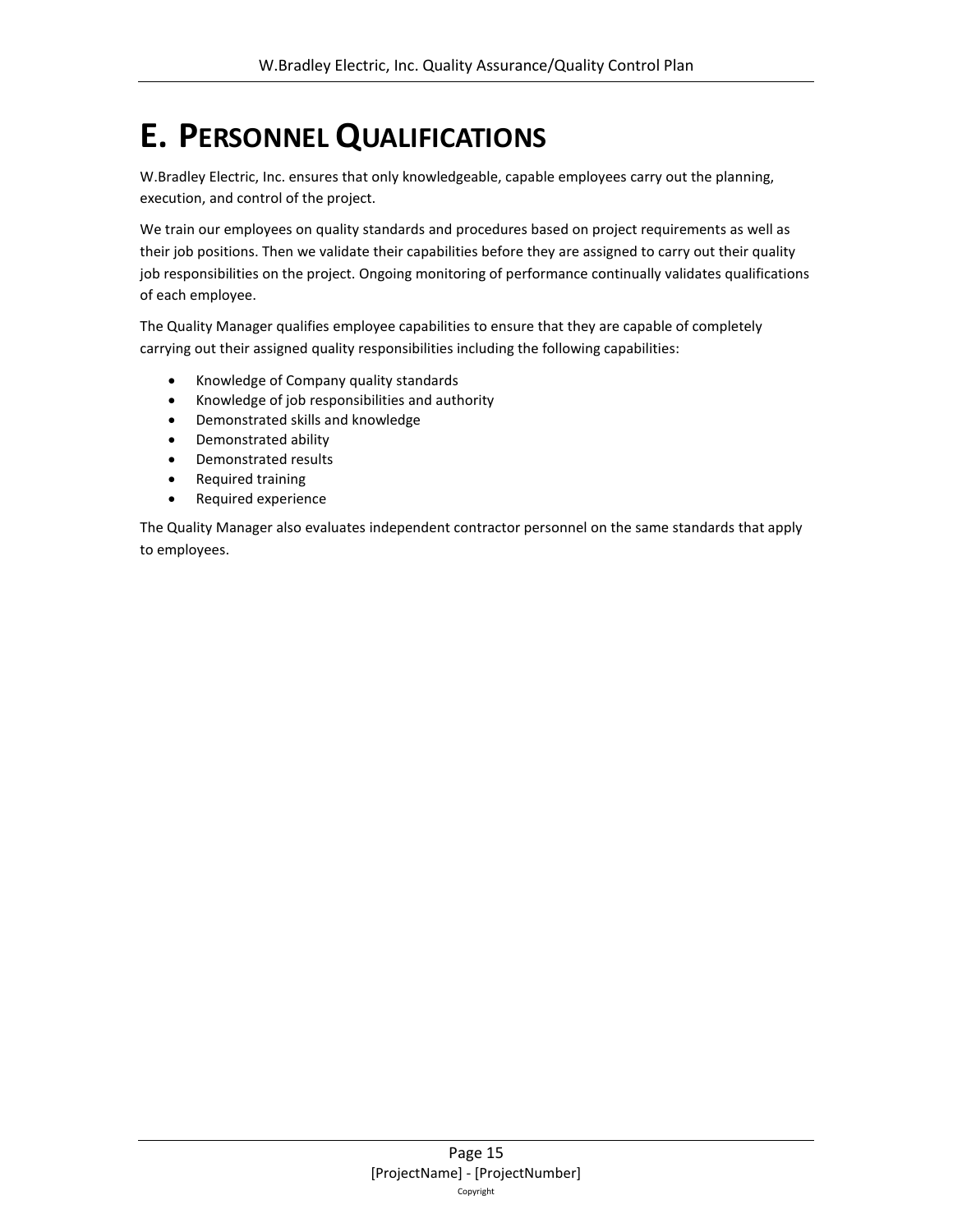### <span id="page-15-0"></span>**PERSONNEL CERTIFICATION REQUIREMENTS**

Personnel certifications are required for the following:

| <b>Personnel Certifications and Licenses</b> |                                                 |                                  |                                                                                                                           |  |  |  |  |
|----------------------------------------------|-------------------------------------------------|----------------------------------|---------------------------------------------------------------------------------------------------------------------------|--|--|--|--|
| <b>Division</b>                              | <b>Certification or</b><br><b>License Title</b> | Reference<br><b>Standard No.</b> | <b>Reference Standard Title</b>                                                                                           |  |  |  |  |
| 26                                           | Electrical testing technician                   | (NETA) / (NICET)                 | International Electrical Testing Association / National Institute for Certification in<br><b>Engineering Technologies</b> |  |  |  |  |
| 27                                           | Telecom, Installers                             | <b>SCTE</b>                      | Society of Cable Telecommunications Engineers                                                                             |  |  |  |  |
| 27                                           | Telecom, Installers                             | <b>TIA</b>                       | Telecommunications Industry Association                                                                                   |  |  |  |  |
| 27                                           | Telecom, Installers                             | <b>INARTE</b>                    | International Association for Radio, Telecommunications and Eletromagnetics,<br>Inc.                                      |  |  |  |  |
| 28                                           | Electricians                                    | <b>ABC</b>                       | Associated Builders and Contractors                                                                                       |  |  |  |  |
| 28                                           | Electricians                                    | <b>ETI</b>                       | <b>Electrical Training Institute</b>                                                                                      |  |  |  |  |
| 28                                           | Electricians                                    | <b>IBEW</b>                      | International Brotherhood of Electrical Workers                                                                           |  |  |  |  |
| 28                                           | Electricians                                    | <b>IEC</b>                       | <b>Independent Electrical Contractors Association</b>                                                                     |  |  |  |  |
| 28                                           | Electricians                                    | <b>NECA</b>                      | National Electrical Contractors Association                                                                               |  |  |  |  |

### <span id="page-15-1"></span>**TRAINING**

We train our employees on quality standards and procedures based on project requirements as well as their job positions. Then we validate their capabilities before they are assigned to carry out their quality job responsibilities on the project. Ongoing monitoring of performance continually validates qualifications of each employee.

After a training activity is completed, W.Bradley Electric, Inc. keeps of record of both the training activity and the training participants.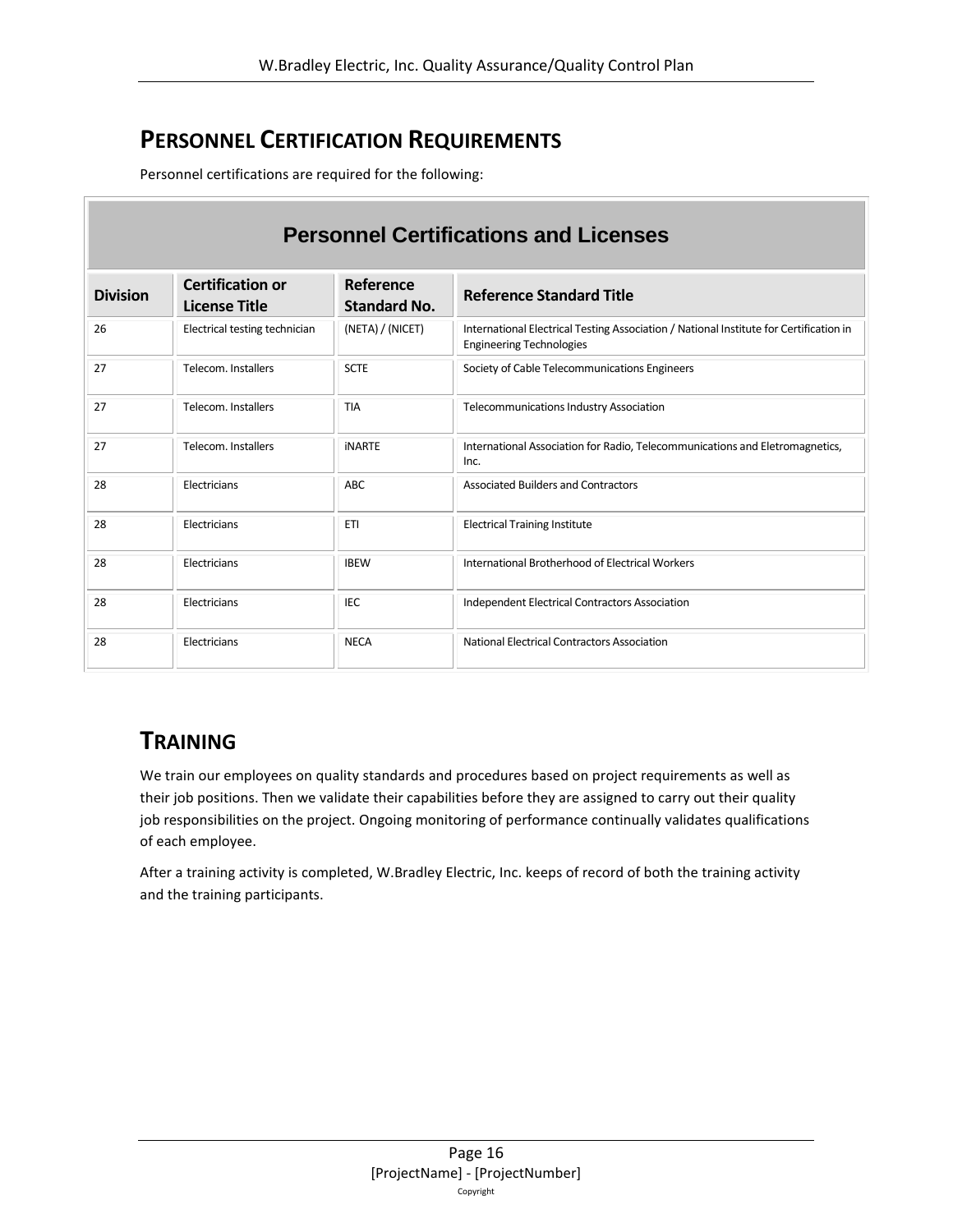## **Project Personnel Resumes**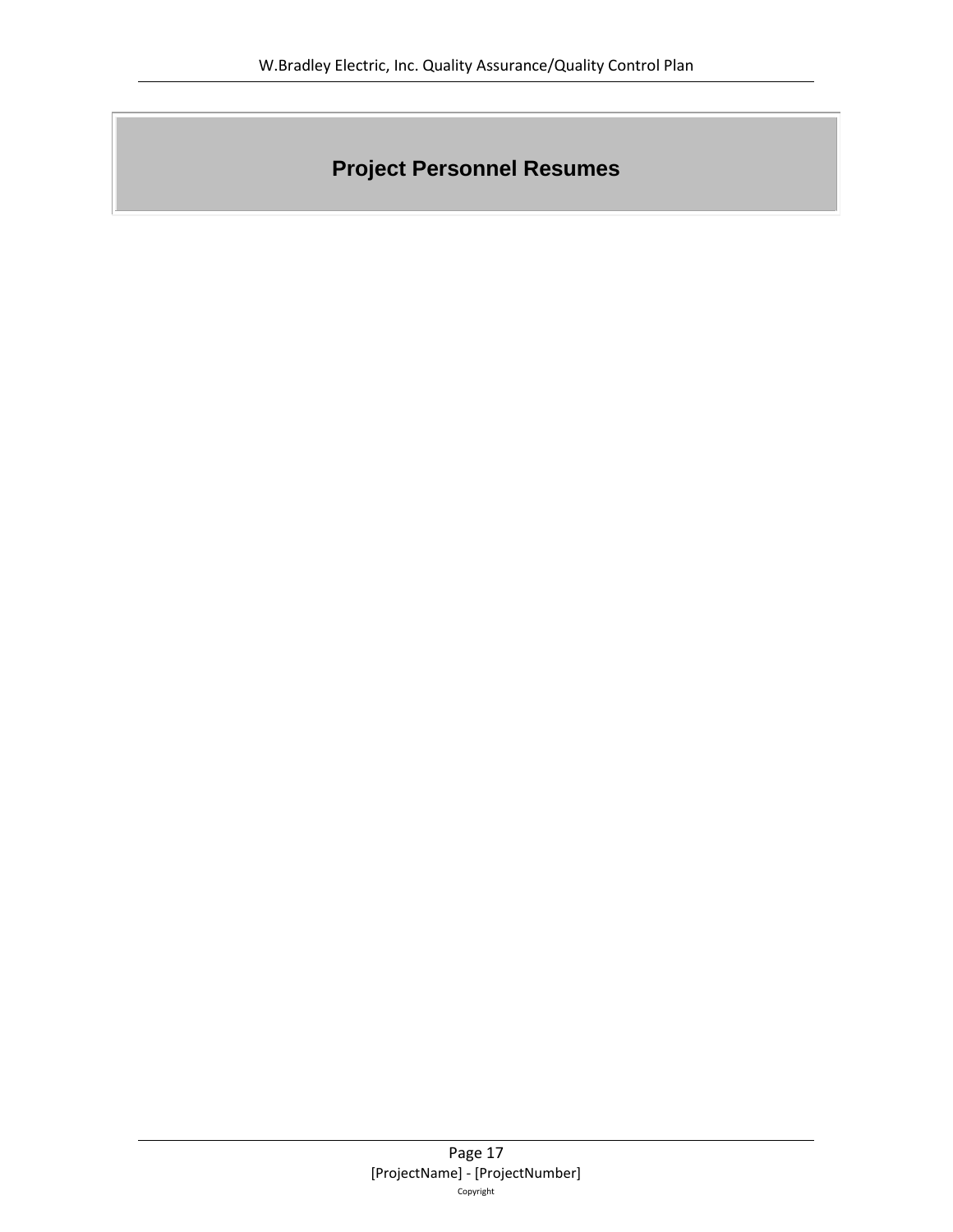# <span id="page-17-0"></span>**F. QUALIFICATION OF THIRD PARTY INSPECTION/TESTING COMPANIES AND SUBCONTRACTORS AND SUPPLIERS**

W.Bradley Electric, Inc. evaluates outside organizations to ensure that the quality of their materials or services will meet contract requirements, and that they have the capacity and equipment to carrying out the contract on schedule.

Our subcontractors and suppliers meet the project requirements by either 1) working under the W.Bradley Electric, Inc. Quality System or 2) operating their own quality program as long as it meets W.Bradley Electric, Inc. Quality System requirements.

Ongoing monitoring of performance continually validates qualifications of each subcontractor and supplier.

Key outside organizations that will be used on this project are listed on the Subcontractor and Supplier List form. A Subcontractor and Supplier List form exhibit is included in this subsection. The qualifications of listed suppliers have been verified.

### <span id="page-17-1"></span>**QUALIFICATION OF TESTING LABORATORIES**

Independent laboratories performing tests or quality inspections have additional requirements for certification by a nationally recognized testing accreditation organization as appropriate for the scope of the inspection or test:

- NRTL: A nationally recognized testing laboratory according to 29 CFR 1910.7.
- NVLAP: A testing agency accredited according to NIST's National Voluntary Laboratory Accreditation Program.
- The American Association of State Highway and Transportation Officials (AASHTO)
- International Accreditation Services, Inc. (IAS)
- U. S. Army Corps of Engineers Materials Testing Center (MTC)
- American Association for Laboratory Accreditation (A2LA) program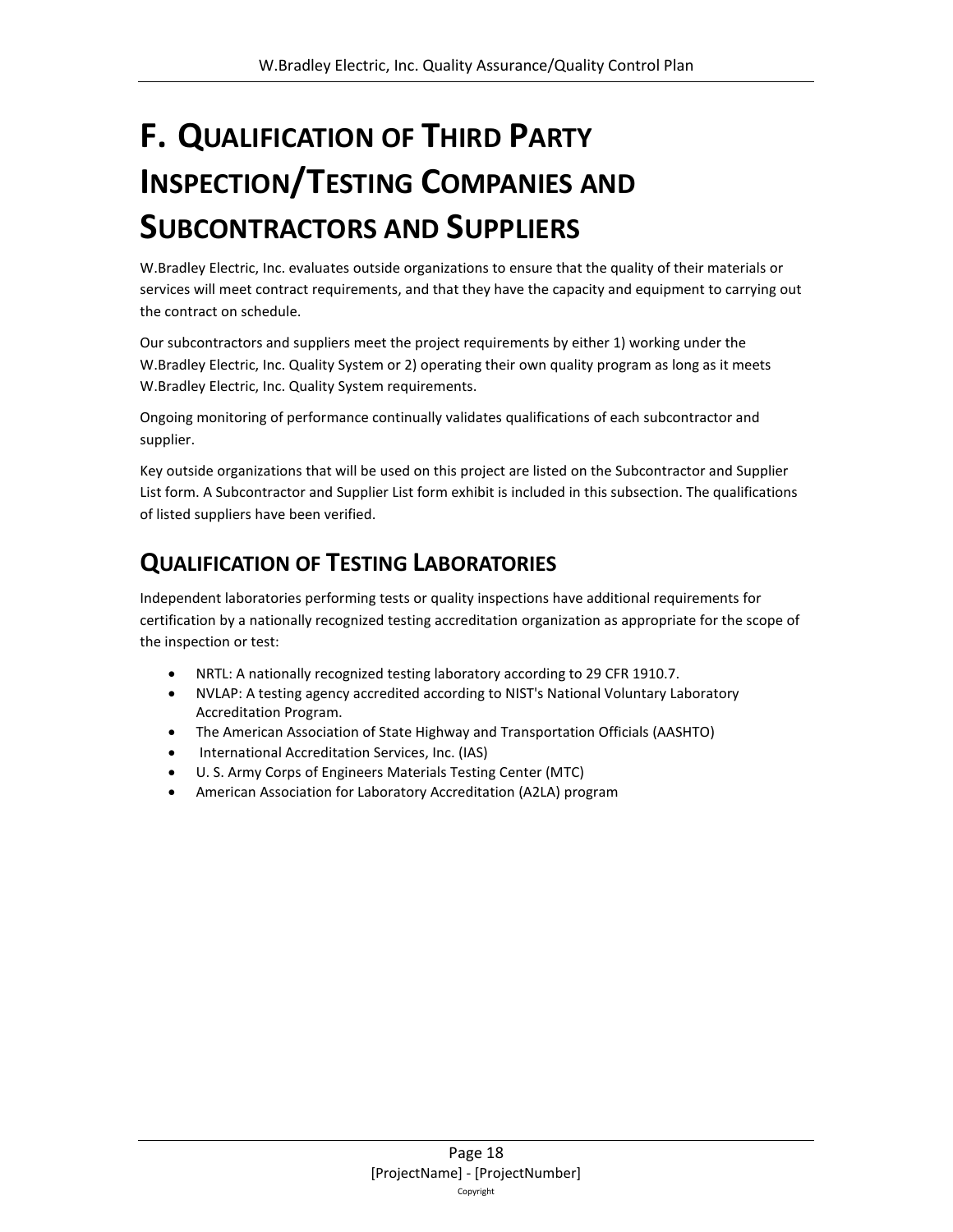| <b>W.Bradley Electric, Inc.</b><br><b>Project Subcontractor and Supplier List</b> |                     |                         |  |                      |  |  |  |
|-----------------------------------------------------------------------------------|---------------------|-------------------------|--|----------------------|--|--|--|
|                                                                                   |                     | <b>Version 20150120</b> |  |                      |  |  |  |
| <b>Project ID</b>                                                                 | <b>Project Name</b> |                         |  | <b>Preparer/Date</b> |  |  |  |
| [ProjectNumber]                                                                   | [ProjectName]       |                         |  |                      |  |  |  |

| <b>Work Tasks</b> | <b>Subcontractor and Supplier</b><br><b>Name</b> | <b>Description of Services</b> | <b>Quality Control Method</b><br>(Not Applicable/ Subcontractor and<br>Supplier QC/ [CompanyName] QC) | <b>Remarks</b> |
|-------------------|--------------------------------------------------|--------------------------------|-------------------------------------------------------------------------------------------------------|----------------|
|                   |                                                  |                                |                                                                                                       |                |
|                   |                                                  |                                |                                                                                                       |                |
|                   |                                                  |                                |                                                                                                       |                |
|                   |                                                  |                                |                                                                                                       |                |
|                   |                                                  |                                |                                                                                                       |                |
|                   |                                                  |                                |                                                                                                       |                |
|                   |                                                  |                                |                                                                                                       |                |
|                   |                                                  |                                |                                                                                                       |                |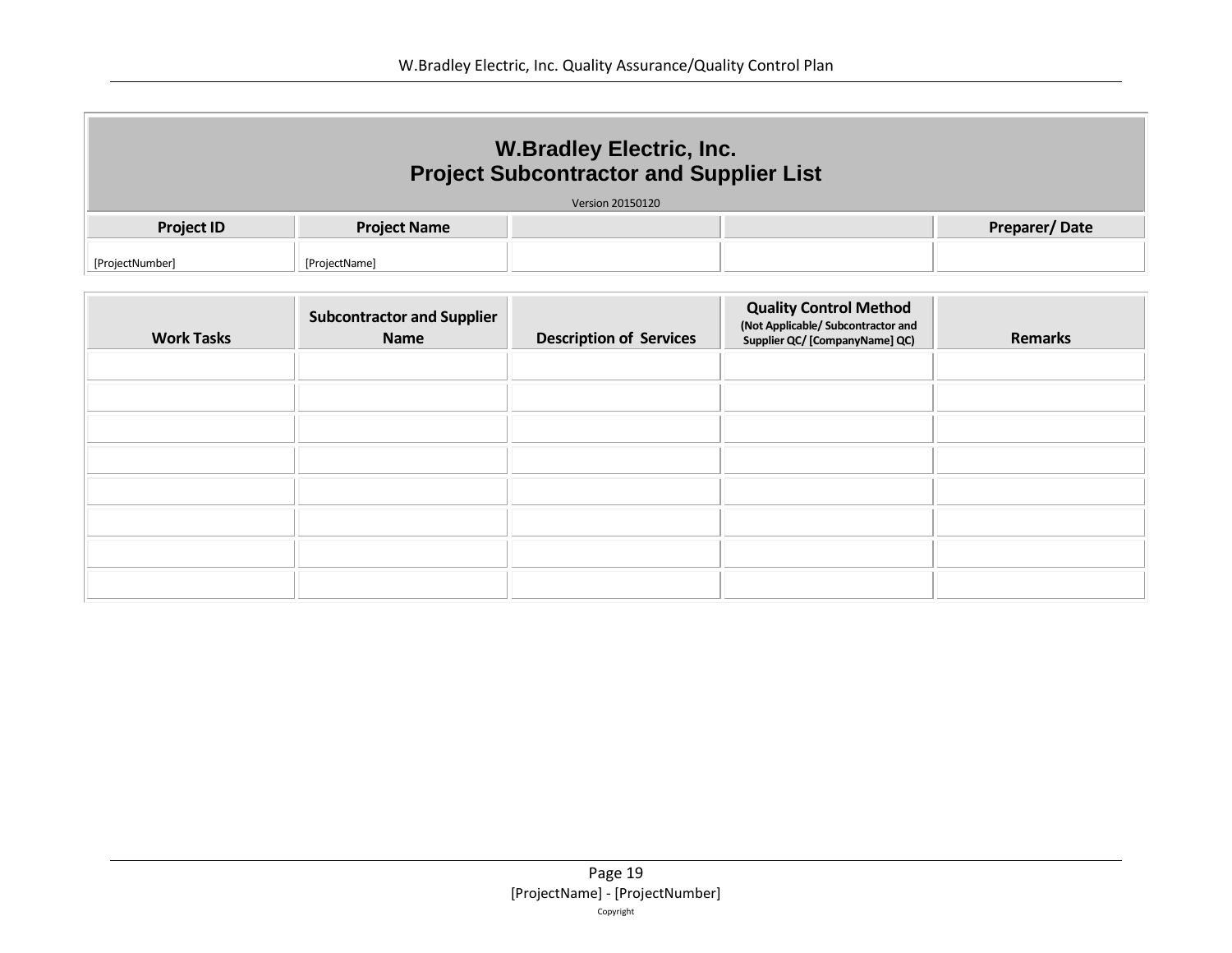# <span id="page-19-0"></span>**G. ELECTRICAL PROJECT QUALITY SPECIFICATIONS**

Fulfilling customer contract expectations is a primary objective of the W.Bradley Electric, Inc. Quality System. To ensure that customer expectations will be fulfilled, W.Bradley Electric, Inc. clearly defines the requirements for each contract before it is approved.

The Project Manager ensures that the information in customer contracts clearly defines customer expectations and that the necessary details are provided to set requirements for construction.

W.Bradley Electric, Inc. personnel and subcontractors and suppliers are accountable for compliance to standards-based written specifications.

To achieve expectations reliably and consistently, specifications are clearly spelled out, not only for results but also for processes. Specifications apply to materials, work steps, qualified personnel and subcontractors and suppliers, safe work rules, and environmental work conditions.

Standards ensure that results are specified rather than left to discretionary practices.

All W.Bradley Electric, Inc. construction activities comply with generally accepted good workmanship practices and industry standards.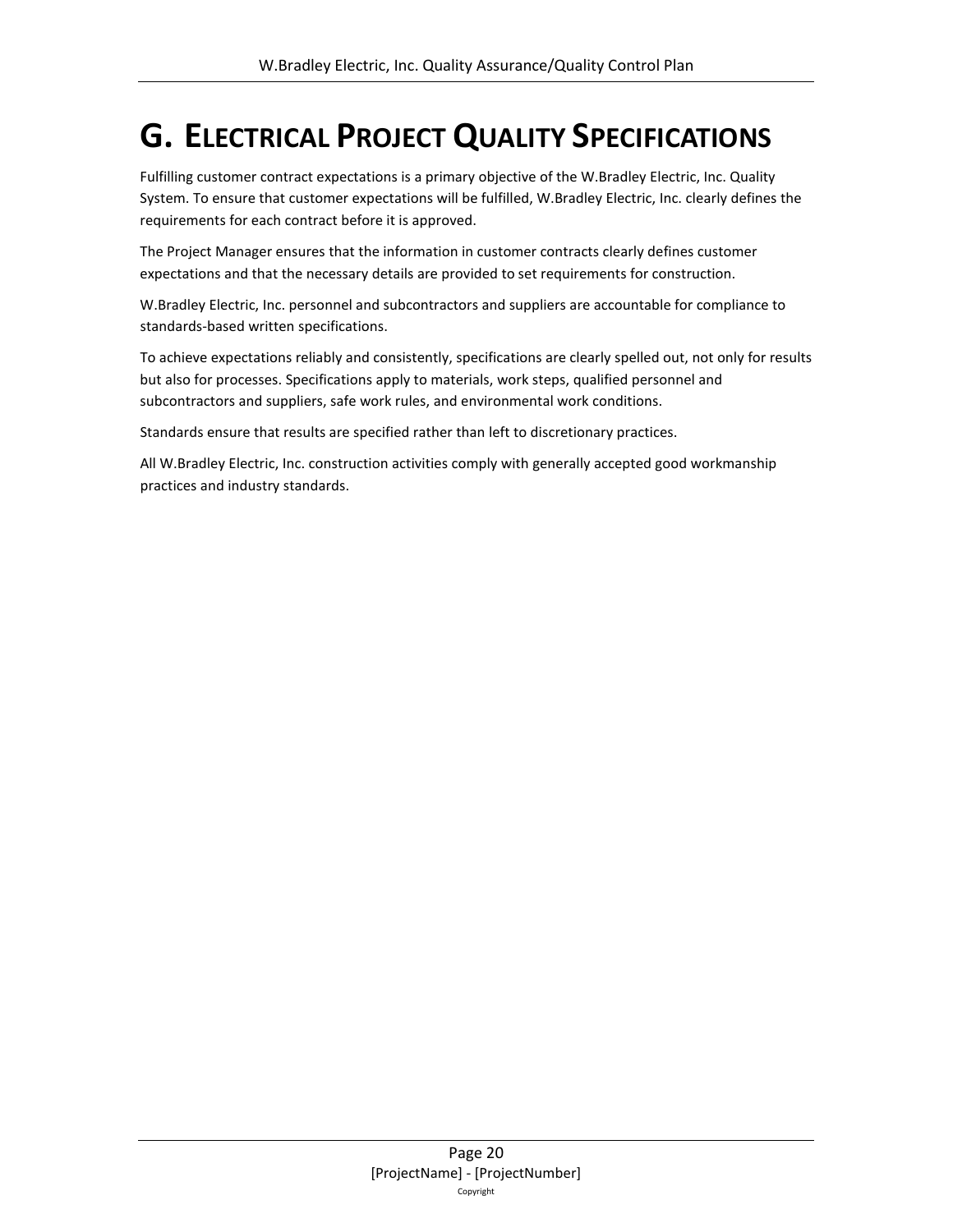### <span id="page-20-0"></span>**COMPLIANCE WITH INDUSTRY ELECTRICAL STANDARDS**

Codes that may apply to this project include those listed below.

 $\overline{\phantom{a}}$ 

| <b>Regulatory Codes and Industry Standards</b> |                                                                                                 |                                  |                                                                                             |  |  |  |  |
|------------------------------------------------|-------------------------------------------------------------------------------------------------|----------------------------------|---------------------------------------------------------------------------------------------|--|--|--|--|
| <b>Division</b>                                | <b>Description</b>                                                                              | Reference<br><b>Standard No.</b> | <b>Reference Standard Title</b>                                                             |  |  |  |  |
| 26                                             | Splicing and general conductor<br>installation                                                  | NFPA 70                          | <b>National Electrical Code</b>                                                             |  |  |  |  |
| 26                                             | Mounting height of wall-mounted<br>outlet and switch boxes                                      | ICC/ANSI A117.1                  | Accessible and Usable Buildings and Facilities                                              |  |  |  |  |
| 26                                             | Install Control devices and protective<br>devices                                               | NFPA 70                          | National Electrical Code                                                                    |  |  |  |  |
| 26<br>27<br>28                                 | Grounding and bonding<br>requirements                                                           | NFPA 70                          | National Electrical Code                                                                    |  |  |  |  |
| 26                                             | Workmanship                                                                                     | NFPA 70                          | <b>National Electrical Code</b>                                                             |  |  |  |  |
| 26                                             | Telecommunications grounding                                                                    | <b>TIA-569</b>                   | Commercial Building Standard for Telecommunications Pathways and<br><b>Spaces</b>           |  |  |  |  |
| 26                                             | Telecommunications pathways                                                                     | TIA J-STD-607                    | Commercial Building Grounding (Earthing) and Bonding Requirements for<br>Telecommunications |  |  |  |  |
| 26                                             | Warning Sign placement                                                                          | NFPA 70E                         | Standard for Electrical Safety in the Workplace                                             |  |  |  |  |
| 26                                             | Lightning Protection installation                                                               | <b>NFPA 780</b>                  | Standard for the Installation of Lightning Protection Systems                               |  |  |  |  |
| 27                                             | Grounding of systems                                                                            | <b>IEEE 142</b>                  | Recommended Practice for Grounding of Industrial and Commercial Power<br>Systems            |  |  |  |  |
| 27                                             | System electrical installation                                                                  | NFPA 70                          | <b>National Electrical Code</b>                                                             |  |  |  |  |
| 27                                             | Cables not installed in conduit or<br>wireways                                                  | NFPA 70                          | National Electrical Code                                                                    |  |  |  |  |
| 27                                             | Cable tray installation                                                                         | NEMA VE 2                        | Cable Tray Installation Guidelines                                                          |  |  |  |  |
| 27                                             | Preparation of record drawings<br>including documentation on cables<br>and termination hardware | <b>TIA/EIA-606</b>               | Administration Standard for the Telecommunications Infrastructure                           |  |  |  |  |
| 27                                             | Installation of telecommunications<br>cabling and pathway systems                               | TIA-568-C.1                      | <b>Commercial Building Telecommunications Cabling Standard</b>                              |  |  |  |  |
| 27                                             | Termination of UTP cables                                                                       | TIA-568-C.1                      | Commercial Building Telecommunications Cabling Standard                                     |  |  |  |  |
| 27                                             | Telecommunication system labeling                                                               | <b>TIA/EIA-606</b>               | Administration Standard for the Telecommunications Infrastructure                           |  |  |  |  |
| 27                                             | Installation of equipment support<br>frames                                                     | <b>TIA-569</b>                   | Commercial Building Standard for Telecommunications Pathways and<br>Spaces                  |  |  |  |  |
| 27                                             | Telecommunication system<br>grounding and bonding                                               | TIA J-STD-607                    | Commercial Building Grounding (Earthing) and Bonding Requirements for<br>Telecommunications |  |  |  |  |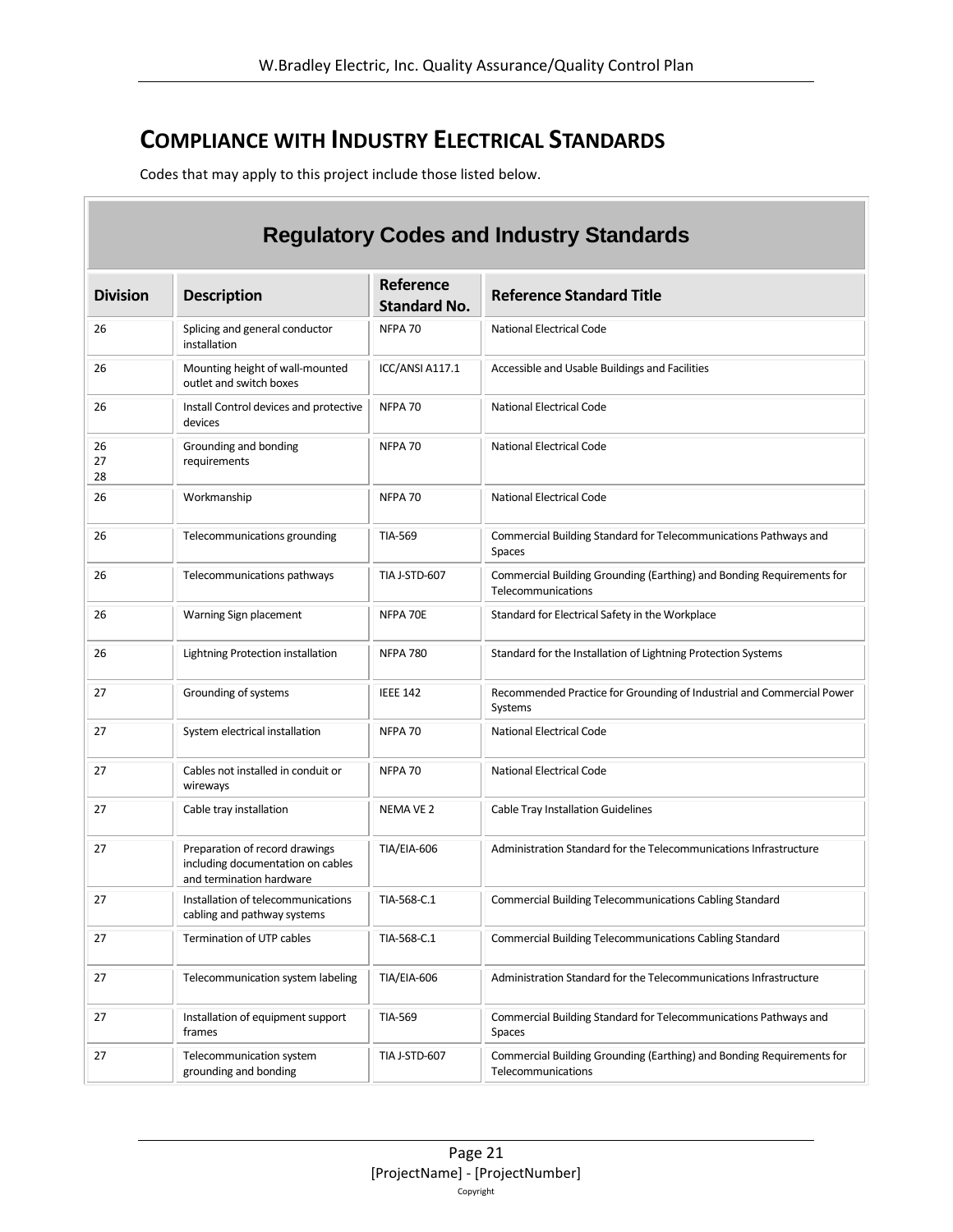| 27 | Underground fiber optic cabling<br>installation     | TIA-590            | Standard for Physical Location and Protection of Below Ground Fiber Optic<br>Cable Plant |
|----|-----------------------------------------------------|--------------------|------------------------------------------------------------------------------------------|
| 27 | Installation of signal and control<br>circuits      | NFPA 70            | <b>National Electrical Code</b>                                                          |
| 28 | Conduit installation                                | NFPA 70            | National Electrical Code                                                                 |
| 28 | Installation of fire alarm and<br>signaling systems | NFPA <sub>72</sub> | National Fire Alarm and Signaling Code                                                   |
| 28 | Location of manual fire alarm<br>stations           | <b>NFPA 101</b>    | Life Safety Code                                                                         |
| 28 | Modification of an existing fire alarm<br>system    | <b>NFPA 241</b>    | Standard for Safeguarding Construction, Alteration, and Demolition<br><b>Operations</b>  |
| 28 | Installation of control panel                       | <b>UL 864</b>      | Standard for Control Units and Accessories for Fire Alarm Systems                        |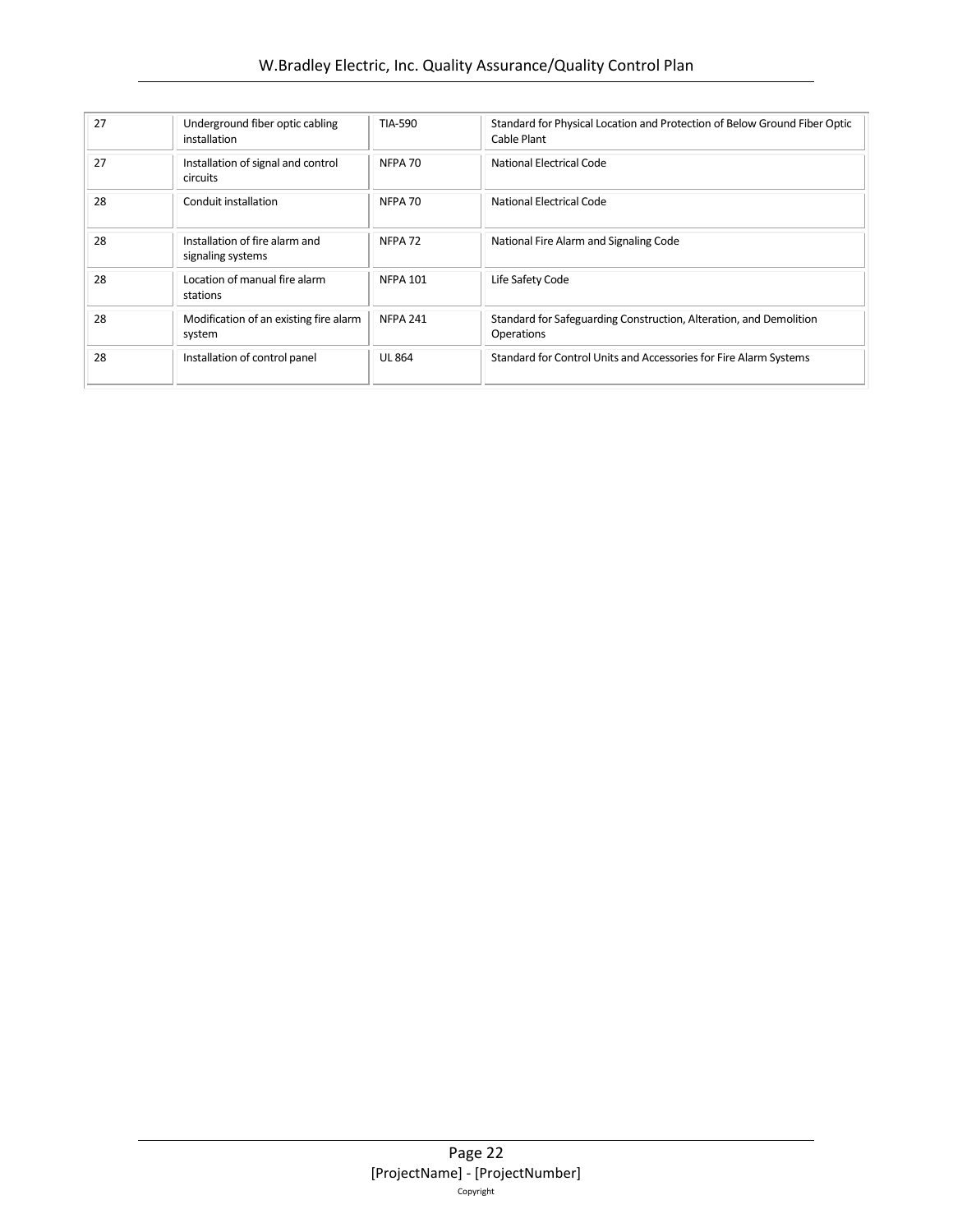# <span id="page-22-0"></span>**H. ELECTRICAL INSPECTION AND TEST PLAN**

W.Bradley Electric, Inc. identifies inspections and tests that will be performed during the project. A test report is completed for each test. The test reports are then used for monitoring compliance to the plan and tracking results.

If independent laboratories are required to perform tests or quality inspections, we ensure that the laboratories are certified by a nationally recognized testing accreditation organization as appropriate for the scope of the inspection or test.

The Quality Inspection and Test Plan form lists inspections and tests (other than work task inspections) that will be performed on this project.

Results of inspections and tests will be recorded on the Inspection and Test Form.

Form exhibits are included as an exhibit in this subsection.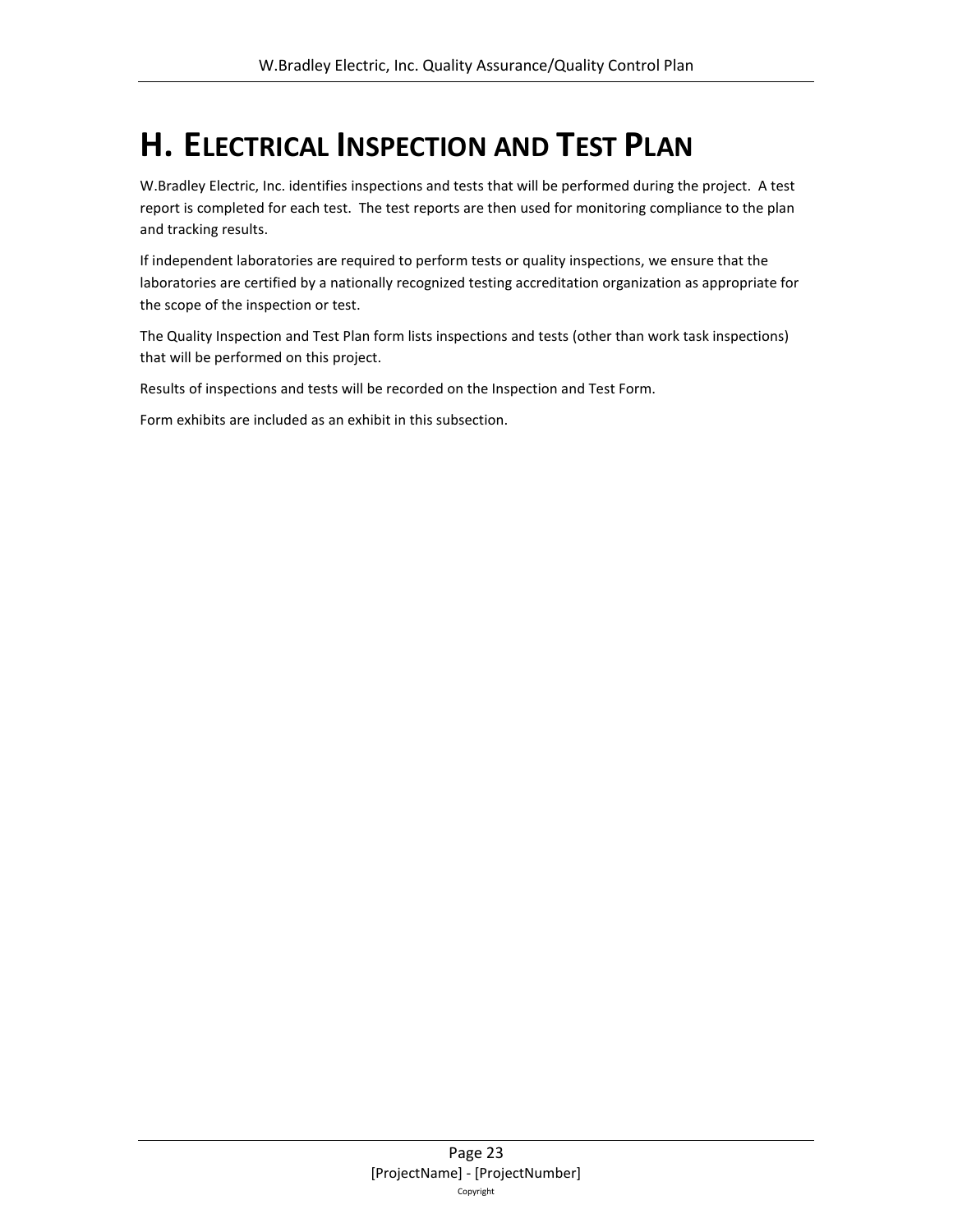### <span id="page-23-0"></span>**INSPECTION AND TESTING ELECTRICAL STANDARDS**

Б

Inspection and testing standards that may apply to this project include those listed below.

| <b>Inspection and Testing Standards</b> |                                                                                     |                                  |                                                                                                             |  |  |  |  |  |
|-----------------------------------------|-------------------------------------------------------------------------------------|----------------------------------|-------------------------------------------------------------------------------------------------------------|--|--|--|--|--|
| <b>Division</b>                         | <b>Description</b>                                                                  | Reference<br><b>Standard No.</b> | <b>Reference Standard Title</b>                                                                             |  |  |  |  |  |
| 26                                      | Direct-current high-<br>potential test for<br>conductors                            | <b>IEEE 400.2</b>                | Guide for Field Testing of Shielded Power Cable Systems Using Very Low Frequency<br>(VLF)                   |  |  |  |  |  |
| 26                                      | Visual and mechanical<br>inspections and electrical<br>tests                        | <b>NETA ATS</b>                  | Standard for Acceptance Testing Specifications for Electrical Power Equipment and<br>Systems                |  |  |  |  |  |
| 26                                      | Ground rod resistance to<br>ground                                                  | IEEE 81                          | Guide for Measuring Earth Resistivity, Ground Impedance, and Earth Surface<br>Potentials of a Ground System |  |  |  |  |  |
| 27                                      | Telecommunications<br>cabling inspection,<br>verification, and<br>performance tests | TIA-568-C.1                      | <b>Commercial Building Telecommunications Cabling Standard</b>                                              |  |  |  |  |  |
| 27                                      | Optical fiber end-to-end<br>attenuation tests                                       | TIA-568-C.3                      | <b>Optical Fiber Cabling Components Standard</b>                                                            |  |  |  |  |  |
| 27                                      | Fiber optic cables power<br>budget and bandwidth                                    | TIA-455-78-B                     | FOTP-78 Optical Fibres - Part 1-40: Measurement Methods and Test Procedures -<br>Attenuation                |  |  |  |  |  |
| 27                                      | Intercommunication system<br>intelligibility test                                   | ASA S3.2                         | Method for Measuring the Intelligibility of Speech Over Communication Systems                               |  |  |  |  |  |
| 27                                      | Optical time domain<br>reflectometer tests                                          | TIA-455-78-B                     | FOTP-78 Optical Fibres - Part 1-40: Measurement Methods and Test Procedures -<br>Attenuation                |  |  |  |  |  |
| 28                                      | Ground resistance testing                                                           | IEEE 81                          | Guide for Measuring Earth Resistivity, Ground Impedance, and Earth Surface<br>Potentials of a Ground System |  |  |  |  |  |
| 28                                      | Preliminary and acceptance<br>testing                                               | NFPA <sub>72</sub>               | National Fire Alarm and Signaling Code                                                                      |  |  |  |  |  |
| 28                                      | Carbon monoxide detector<br>testing                                                 | <b>UL 2034</b>                   | Single and Multiple Station Carbon Monoxide Alarms                                                          |  |  |  |  |  |
| 28                                      | Testing of duct smoke<br>detectors                                                  | NFPA <sub>72</sub>               | National Fire Alarm and Signaling Code                                                                      |  |  |  |  |  |
| 28                                      | Combustible gas detector<br>preliminary and acceptance<br>testing                   | ANSI/ISA 12.13.01                | Performance Requirements for Combustible Gas Detectors                                                      |  |  |  |  |  |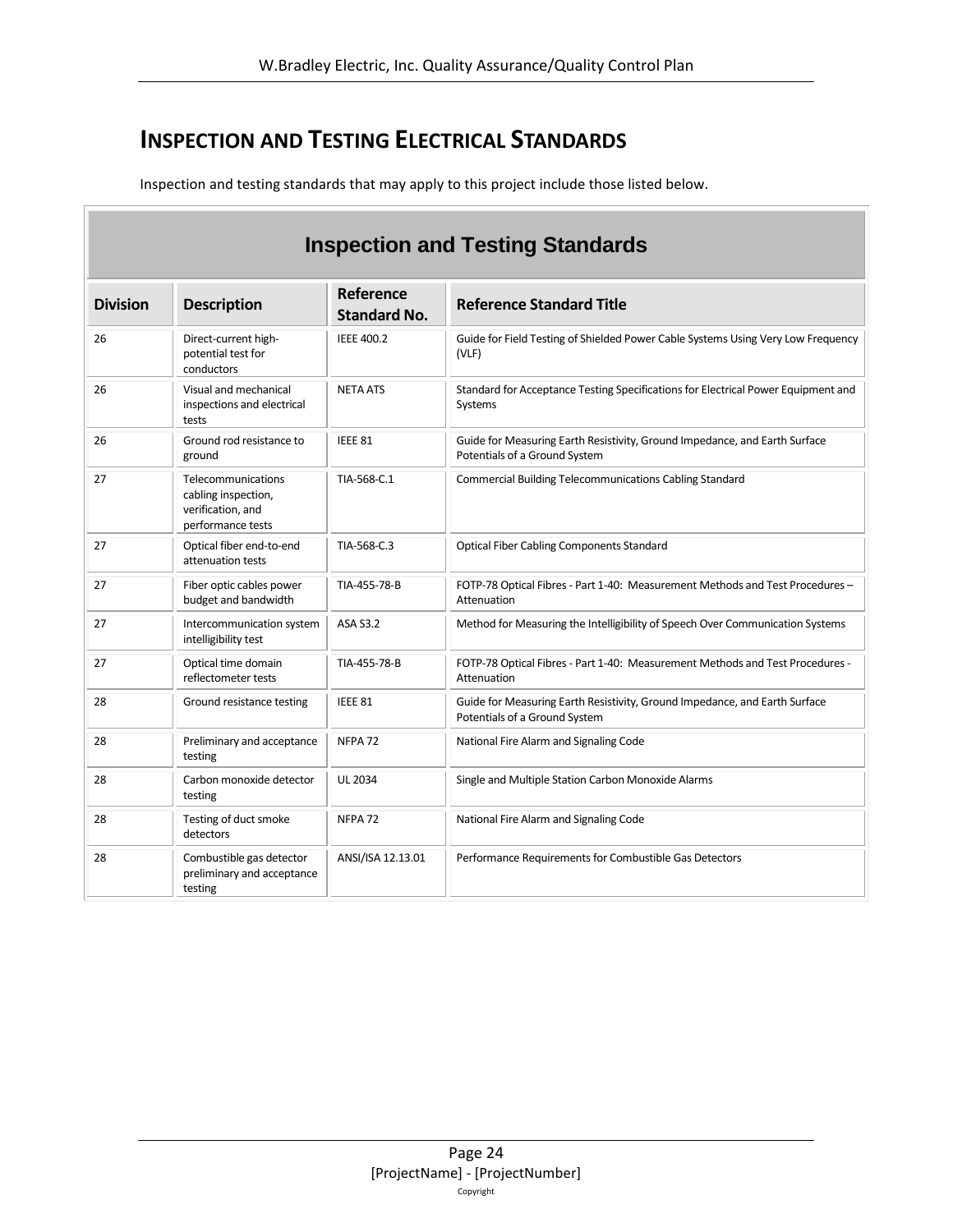### <span id="page-24-0"></span>**CONTROL OF INSPECTION, MEASURING, AND TEST EQUIPMENT**

Inspection, measuring, and test equipment that will be controlled, calibrated, and maintained.

The Quality Manager evaluates the project requirements and determines if there are measuring devices that require controls to assure quality results.

For each type of device the Quality Manager identifies:

- Restrictions for selection
- Limitations on use.
- Calibration requirements including the frequency of calibration. All calibrations must be traceable to national measurement standards.

When a measurement device is found not to conform to operating tolerances, the Quality Manager validates the accuracy of previous measurements.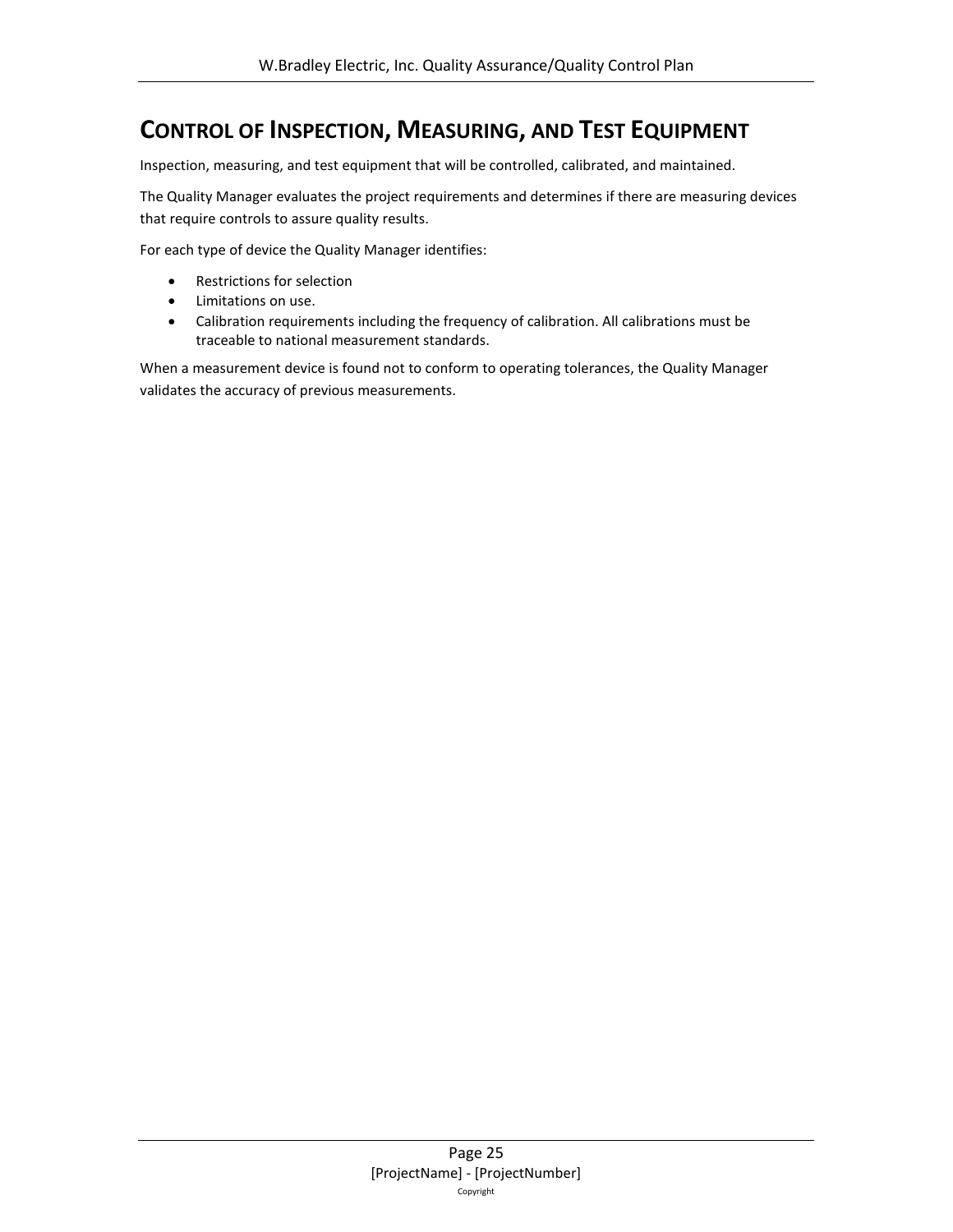| <b>W.Bradley Electric, Inc.</b><br><b>Quality Inspection and Test Plan</b> |                                       |                      |                                          |                                                                                                                                                                                           |  |  |  |  |                |
|----------------------------------------------------------------------------|---------------------------------------|----------------------|------------------------------------------|-------------------------------------------------------------------------------------------------------------------------------------------------------------------------------------------|--|--|--|--|----------------|
| Project ID                                                                 | CONTRACTOR<br>Project Name            |                      |                                          |                                                                                                                                                                                           |  |  |  |  |                |
| [ProjectNumber]                                                            | [ProjectName]<br>[CompanyName]        |                      |                                          |                                                                                                                                                                                           |  |  |  |  |                |
| SPECIFICATION<br><b>SECTION</b><br>AND<br>PARAGRAPH<br><b>NUMBER</b>       | <b>SCHEDULE</b><br><b>ACTIVITY ID</b> | <b>TEST REQUIRED</b> | ACCREDITED/<br>APPROVED<br>LAB<br>YES/NO | <b>LOCATION</b><br><b>DATE</b><br>OF TEST<br><b>FORWARDED</b><br>ON/OFF<br><b>DATE</b><br><b>TO</b><br>SITE/SITE<br><b>CUSTOMER</b><br><b>SAMPLED BY</b><br><b>TESTED BY</b><br>COMPLETED |  |  |  |  | <b>REMARKS</b> |
|                                                                            |                                       |                      |                                          |                                                                                                                                                                                           |  |  |  |  |                |
|                                                                            |                                       |                      |                                          |                                                                                                                                                                                           |  |  |  |  |                |
|                                                                            |                                       |                      |                                          |                                                                                                                                                                                           |  |  |  |  |                |
|                                                                            |                                       |                      |                                          |                                                                                                                                                                                           |  |  |  |  |                |
|                                                                            |                                       |                      |                                          |                                                                                                                                                                                           |  |  |  |  |                |
|                                                                            |                                       |                      |                                          |                                                                                                                                                                                           |  |  |  |  |                |
|                                                                            |                                       |                      |                                          |                                                                                                                                                                                           |  |  |  |  |                |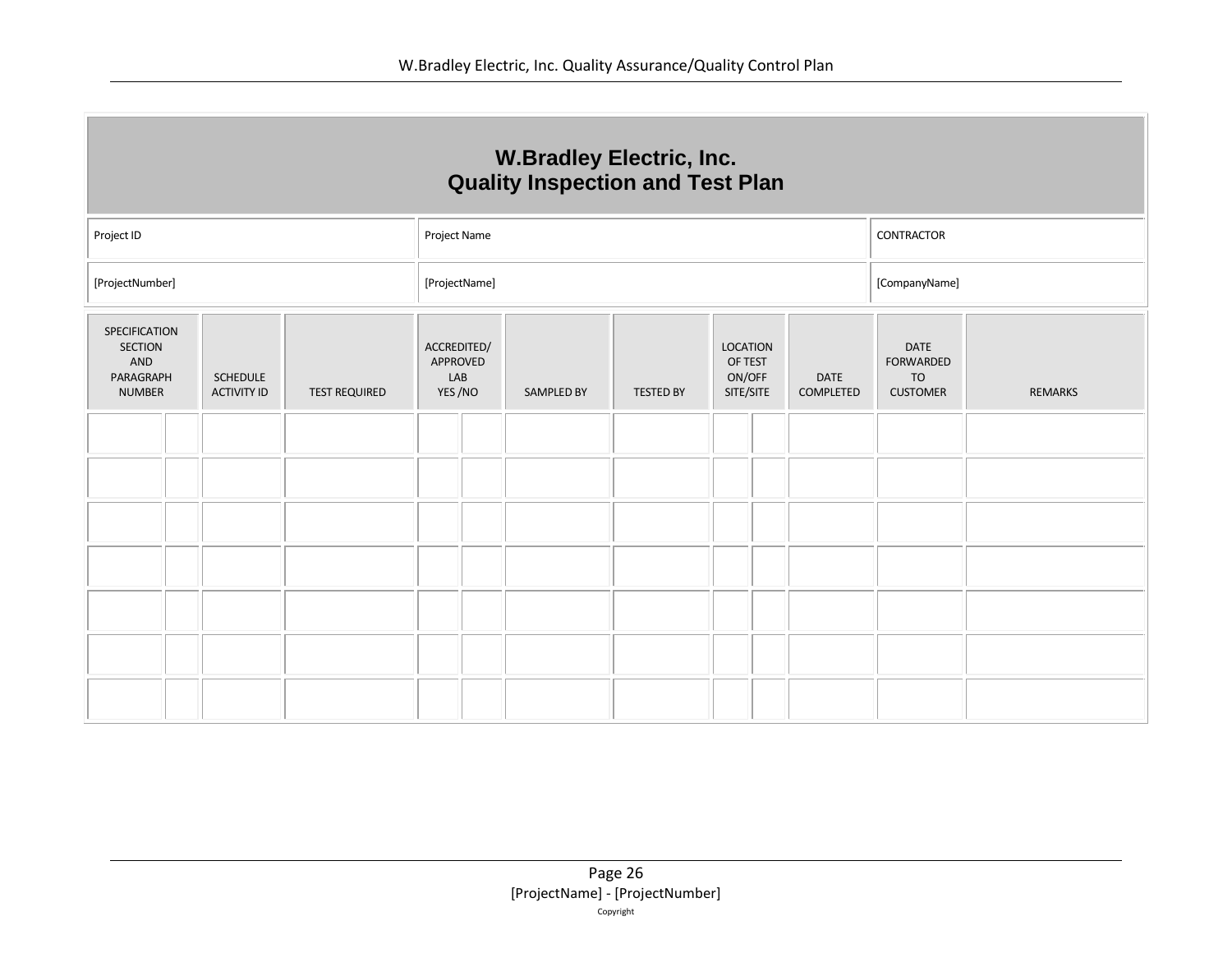# <span id="page-26-0"></span>**I. ELECTRICAL WORK TASK QUALITY INSPECTIONS**

W.Bradley Electric, Inc. identifies a list of work tasks, phases of production, which will be quality controlled.

### <span id="page-26-1"></span>**WORK TASKS SERIES OF INSPECTIONS**

Each work Task is subject to a series of inspections; before, during, and after the work is complete. Each inspection verifies compliance with full scope of the relevant specifications; not limited to checkpoints for heightened awareness.

- The initial task-ready inspection occurs when crews are ready to start work and ensures that work begins only when it does not adversely impact quality results.
- Incoming material inspections verify that materials are as specified and meet all requirements necessary to assure quality results.
- Work-in-process inspections continuously verify that work conforms to project specifications and workmanship expectations. Work continues only when it does not adversely impact quality results.
- At completion of the Task an inspection verifies that work, materials, and tests have been completed in accordance with project quality requirements. When appropriate, functional tests are performed.

Inspection results are recoded and maintained as part of the project files.

#### **SPECIAL PROCESS INSPECTIONS**

The Quality Manager identifies special processes where the results cannot be verified by subsequent inspection or testing and determines if continuous work in process inspections are required. For these special processes, a qualified inspector continuously inspects the work process.

#### **MATERIAL QUALITY INSPECTION AND TESTS**

Material quality inspections and tests ensure that purchased materials meet purchase contract quantity and quality requirements. The Superintendent inspects or ensures that a qualified inspector inspects materials prior to use for conformance to project quality requirements.

The Superintendent ensures that each work task that uses the source inspected materials proceed only after the material has been accepted by the material quality inspection or test.

### <span id="page-26-2"></span>**DAILY QUALITY CONTROL REPORT**

The Superintendent records a summary of daily work activities. The report will include:

- Schedule Activities Completed
- General description of work activities in progress.
- Problems encountered, actions taken, problems, and delays
- Meetings held, participants, and decisions made
- Subcontractor and Supplier and Company Crews on site
- Visitors and purpose
- General Remarks
- Improvement Ideas
- Weather conditions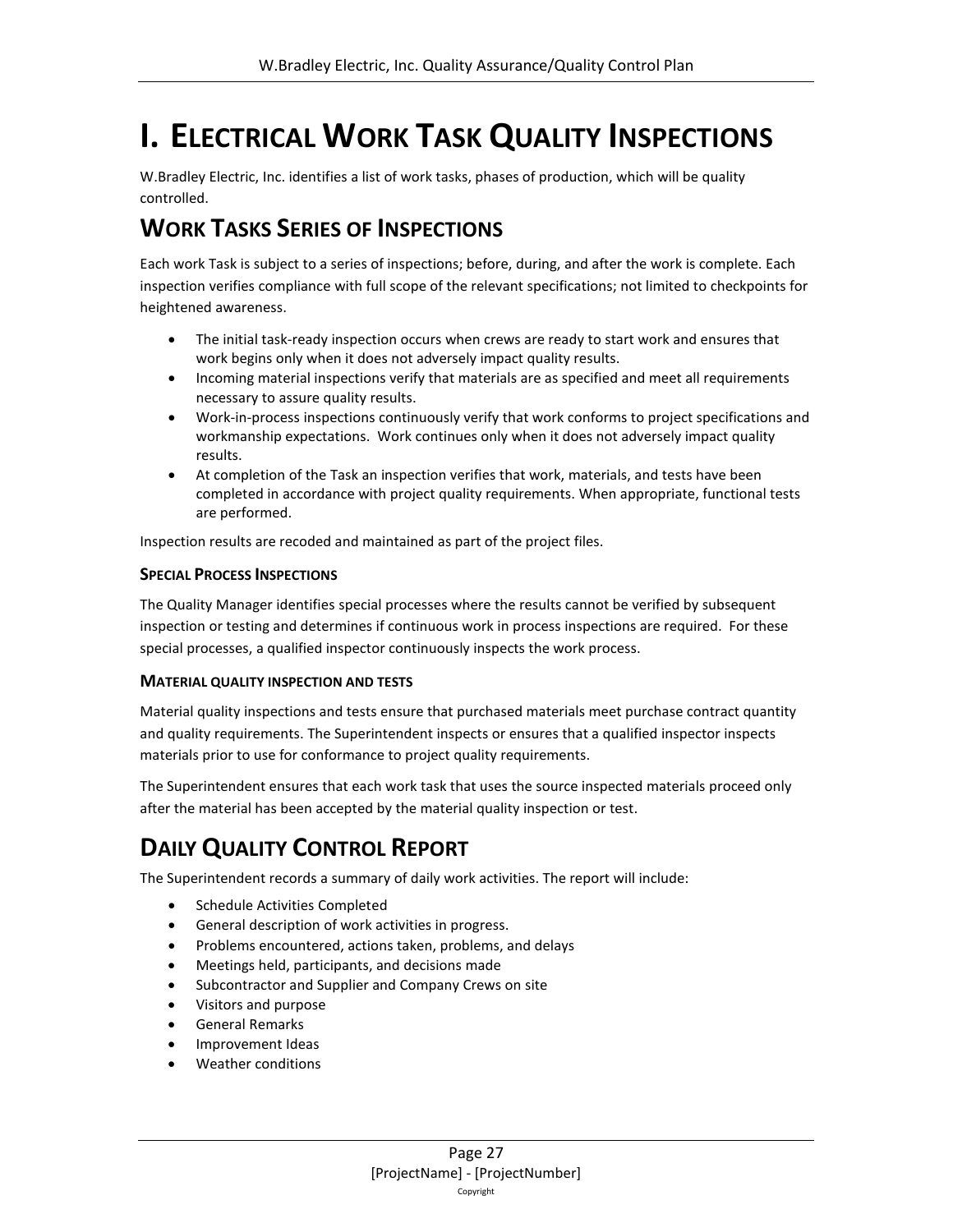| <b>W.Bradley Electric, Inc.</b><br><b>Quality Controlled Work Task List</b><br>Version 20150120 |                     |          |      |
|-------------------------------------------------------------------------------------------------|---------------------|----------|------|
| <b>Project ID</b>                                                                               | <b>Project Name</b> | Preparer | Date |
| [ProjectNumber]                                                                                 | [ProjectName]       |          |      |

| <b>Project Work Tasks</b><br>/ Contract Section | <b>Quality Controlled work task</b> | <b>Method for identification</b><br>of Approved Inspection<br><b>Status</b> |
|-------------------------------------------------|-------------------------------------|-----------------------------------------------------------------------------|
|                                                 |                                     |                                                                             |
|                                                 |                                     |                                                                             |
|                                                 |                                     |                                                                             |
|                                                 |                                     |                                                                             |
|                                                 |                                     |                                                                             |
|                                                 |                                     |                                                                             |
|                                                 |                                     |                                                                             |
|                                                 |                                     |                                                                             |
|                                                 |                                     |                                                                             |
|                                                 |                                     |                                                                             |
|                                                 |                                     |                                                                             |
|                                                 |                                     |                                                                             |
|                                                 |                                     |                                                                             |
|                                                 |                                     |                                                                             |
|                                                 |                                     |                                                                             |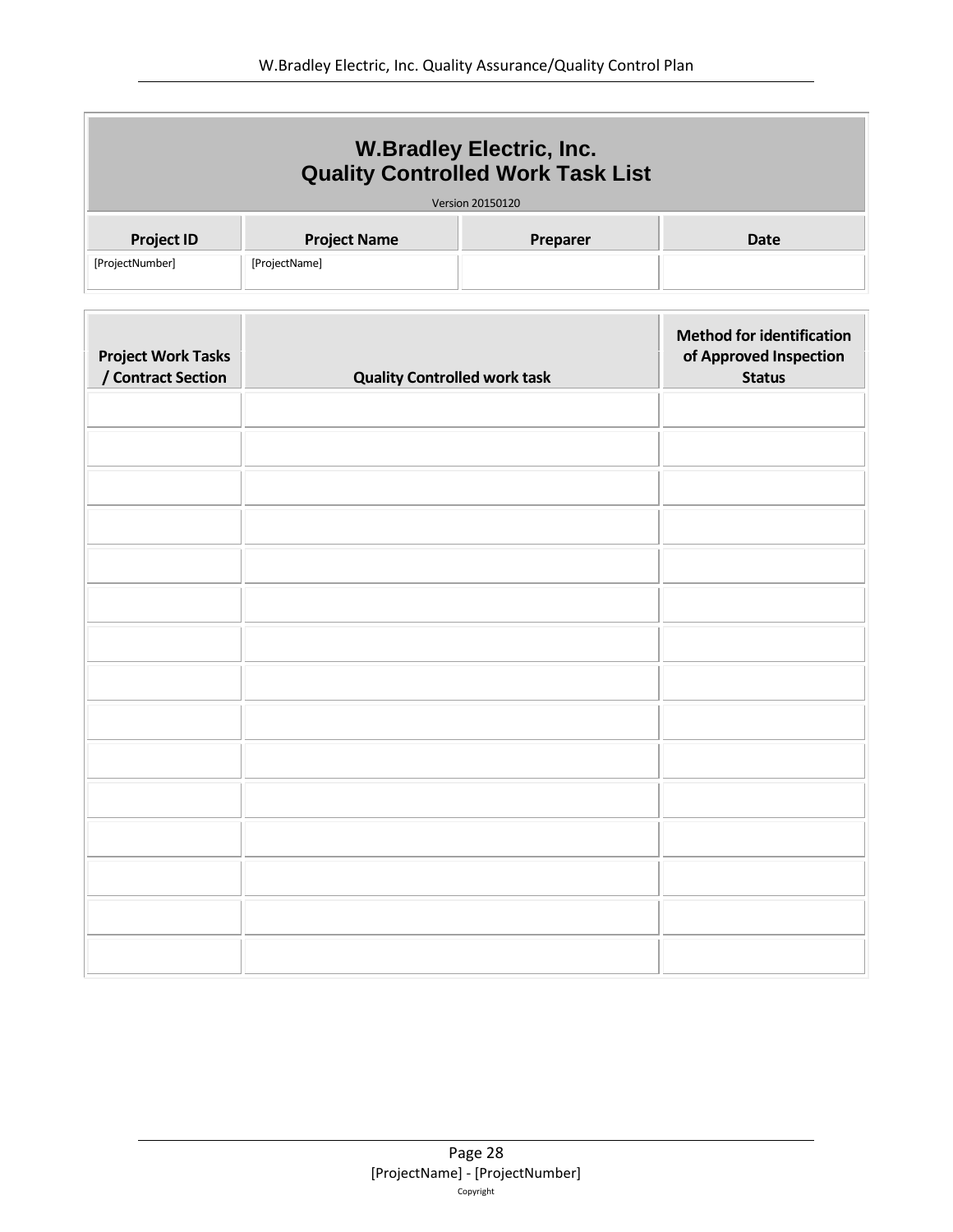| <b>W.Bradley Electric, Inc.</b><br><b>Daily Production Report</b>                                                                                                                                                                                                                               |                                                                                     |                    |  |
|-------------------------------------------------------------------------------------------------------------------------------------------------------------------------------------------------------------------------------------------------------------------------------------------------|-------------------------------------------------------------------------------------|--------------------|--|
|                                                                                                                                                                                                                                                                                                 |                                                                                     | Version 20150120   |  |
| <b>Project ID</b>                                                                                                                                                                                                                                                                               | <b>Project Name</b>                                                                 | Preparer*/Date     |  |
| [ProjectNumber]                                                                                                                                                                                                                                                                                 | [ProjectName]                                                                       |                    |  |
| * On behalf of the contractor, I certify that this report is complete and correct and equipment and material used and work performed during this reporting<br>period is in compliance with the contract drawings and specifications to the best of my knowledge except as noted in this report. |                                                                                     |                    |  |
|                                                                                                                                                                                                                                                                                                 |                                                                                     | <b>Description</b> |  |
| Job-ready and WIP Inspections<br>(Active work tasks)                                                                                                                                                                                                                                            |                                                                                     |                    |  |
| Work Tasks Completion Inspections                                                                                                                                                                                                                                                               |                                                                                     |                    |  |
| Sampling/Tests Performed                                                                                                                                                                                                                                                                        |                                                                                     |                    |  |
| Nonconformance Reports                                                                                                                                                                                                                                                                          |                                                                                     |                    |  |
| Problems encountered, actions taken,<br>problems, and delays                                                                                                                                                                                                                                    |                                                                                     |                    |  |
| On Site Subcontractors and Suppliers,<br>Company Crews, and Visitors                                                                                                                                                                                                                            |                                                                                     |                    |  |
| Meetings held and decisions made                                                                                                                                                                                                                                                                |                                                                                     |                    |  |
| General Remarks and improvement<br>ideas                                                                                                                                                                                                                                                        |                                                                                     |                    |  |
| <b>Weather conditions</b>                                                                                                                                                                                                                                                                       | Temperature: Low: FHigh: F<br>Precipitation: $\Box$ No $\Box$ Yes, type and amount: |                    |  |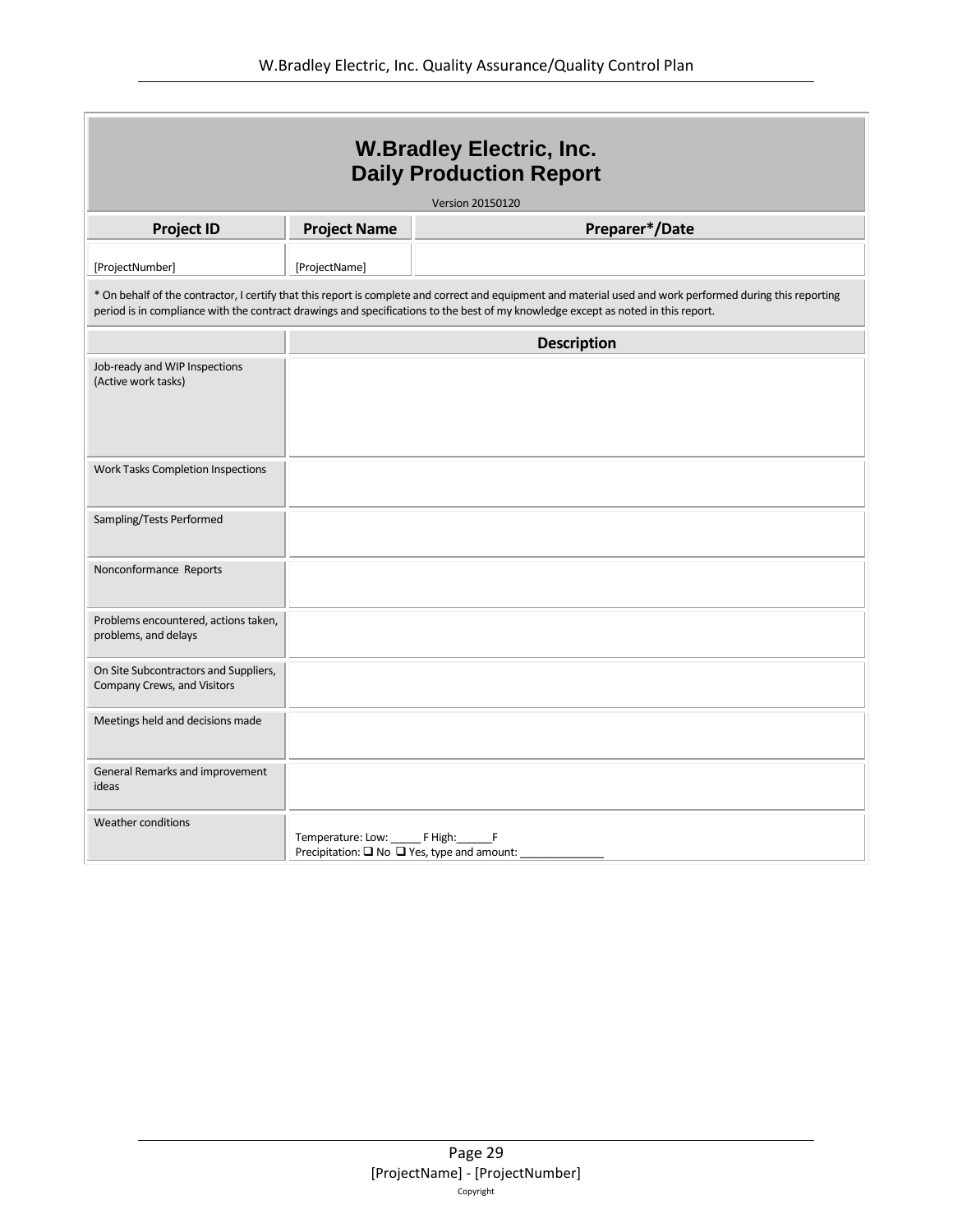| <b>W.Bradley Electric, Inc.</b><br><b>Work Task Inspection Form</b>                                                                                                                                                                                                                                                                                                                                                           |                                                                             |                                                                       |  |
|-------------------------------------------------------------------------------------------------------------------------------------------------------------------------------------------------------------------------------------------------------------------------------------------------------------------------------------------------------------------------------------------------------------------------------|-----------------------------------------------------------------------------|-----------------------------------------------------------------------|--|
|                                                                                                                                                                                                                                                                                                                                                                                                                               | <b>Version 20150120</b>                                                     |                                                                       |  |
| Work Task:                                                                                                                                                                                                                                                                                                                                                                                                                    |                                                                             |                                                                       |  |
| Project: Id#<br>[ProjectNumber]                                                                                                                                                                                                                                                                                                                                                                                               | Project Name:<br>[ProjectName]                                              | Subcontractor and Supplier Company<br>ID/Name:                        |  |
| Location/Area:                                                                                                                                                                                                                                                                                                                                                                                                                | Reference drawing version #:                                                | Crew ID/Name                                                          |  |
| <b>Compliance Verification</b><br>$\Box$ Compliance with initial job-ready requirements<br>Compliance with material inspection and tests<br>Compliance with work in process first article<br>inspection requirements<br>Compliance with work in process inspection<br>requirements<br>Compliance with work task completion<br>inspection requirements<br>Compliance with inspection and test plan<br><b>Production Notes:</b> | <b>Heightened Awareness Checkpoints</b><br>$\mathbf{I}$<br>$\sim$<br>$\sim$ | [Insert items identified at project startup and preparatory meetings] |  |
| <b>Reported Nonconformances:</b>                                                                                                                                                                                                                                                                                                                                                                                              |                                                                             |                                                                       |  |
|                                                                                                                                                                                                                                                                                                                                                                                                                               | Verification of Work Task Completion (sign and date)                        |                                                                       |  |
| Subcontractor and Supplier Sign and date*:<br>Work task verified complete to specifications (sign and<br>date)                                                                                                                                                                                                                                                                                                                |                                                                             |                                                                       |  |
| Project Superintendent Sign and date*:<br>Work task verified complete to specifications (sign and<br>date)                                                                                                                                                                                                                                                                                                                    |                                                                             |                                                                       |  |
| Project Superintendent score subcontractor/crew<br>performance and feedback notes                                                                                                                                                                                                                                                                                                                                             | <b>Quality:</b><br>54321<br>Safety:<br>54321<br>Delivery: 54321             |                                                                       |  |
| <b>Quality Manager Sign and date*:</b><br>Work task verified complete to specifications (sign and<br>date)                                                                                                                                                                                                                                                                                                                    |                                                                             |                                                                       |  |
| Quality Manager score quality performance and<br>feedback notes                                                                                                                                                                                                                                                                                                                                                               | <b>Quality: 5 4 3 2 1</b>                                                   |                                                                       |  |
| * On behalf of the contractor, I certify that this report is complete and correct and equipment and material used and work performed during this reporting<br>period is in compliance with the contract drawings and specifications to the best of my knowledge except as noted in this report.                                                                                                                               |                                                                             |                                                                       |  |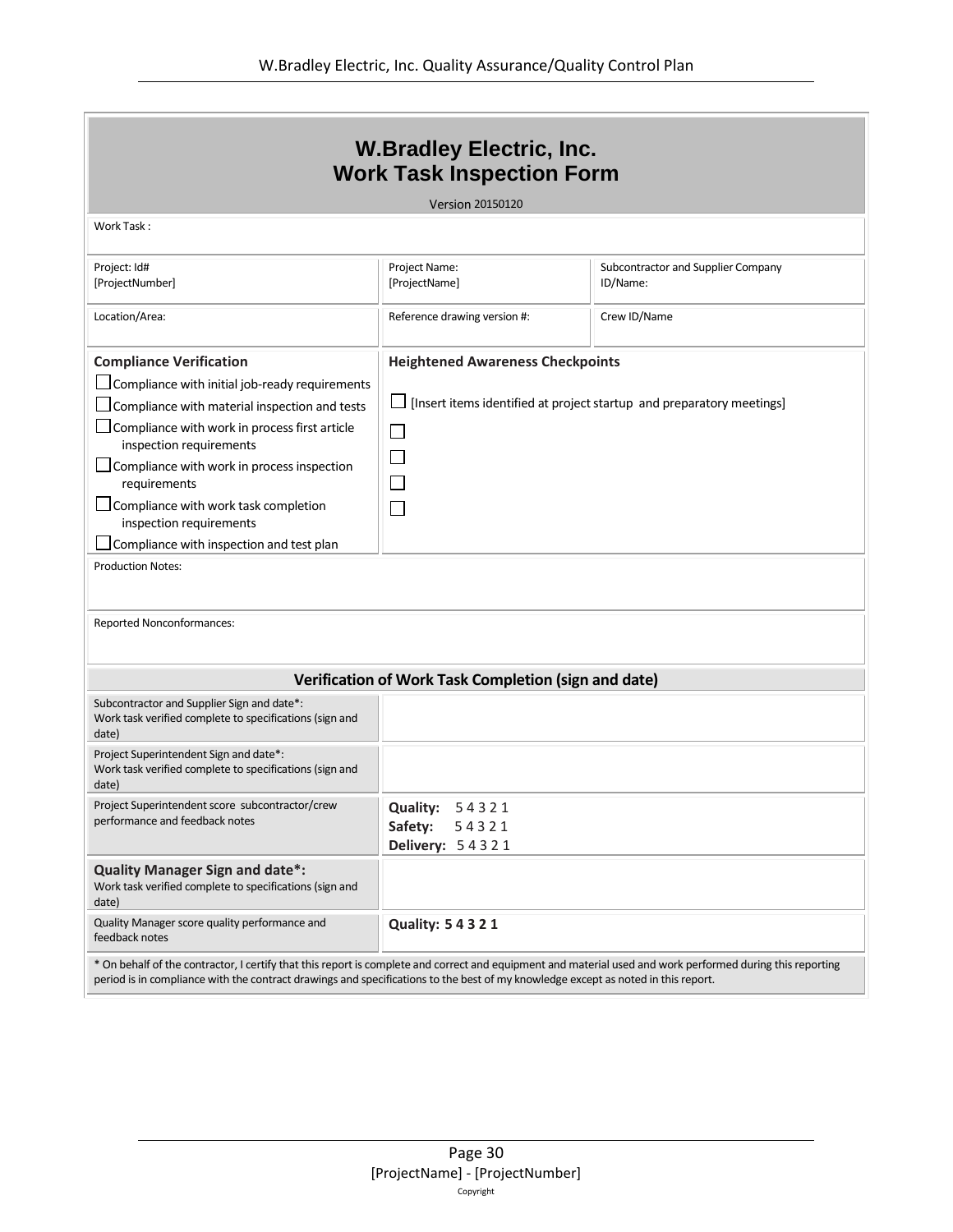# <span id="page-30-0"></span>**J. QUALITY CONTROL OF CORRECTIONS, REPAIRS, AND NONCONFORMANCES**

Should a problem occur in the quality of work, we systematically contain the issue and quickly make corrections. Our first action is to clearly mark the item by tape, tag, or other easily observable signal to prevent inadvertent cover-up.

Then we expedite a corrective action that brings the workmanship or material issue into conformance by repair, replacement, or rework. Previously completed work is reinspected for similar nonconformances. In the event that we cannot correct the item to meet contract specifications, the customer will be notified and customer approval of corrective actions is required before proceeding.

Fixing problems found is not sufficient. W.Bradley Electric, Inc. systematically prevents recurrences to improve quality. First enhanced controls and management monitoring are put into place to assure work proceeds without incident. Then using a structured problem solving process, W.Bradley Electric, Inc. identifies root causes and initiates solutions. Solutions may involve a combination of enhanced process controls, training, upgrading of personnel qualifications, improved processes, and/or the use of highergrade materials. Follow-up ensures that a problem is completely resolved. If problems remain, the process is repeated.

Nonconformances and their resolution are recorded on a Nonconformance Report form. A Nonconformance Report form exhibit is included in this subsection.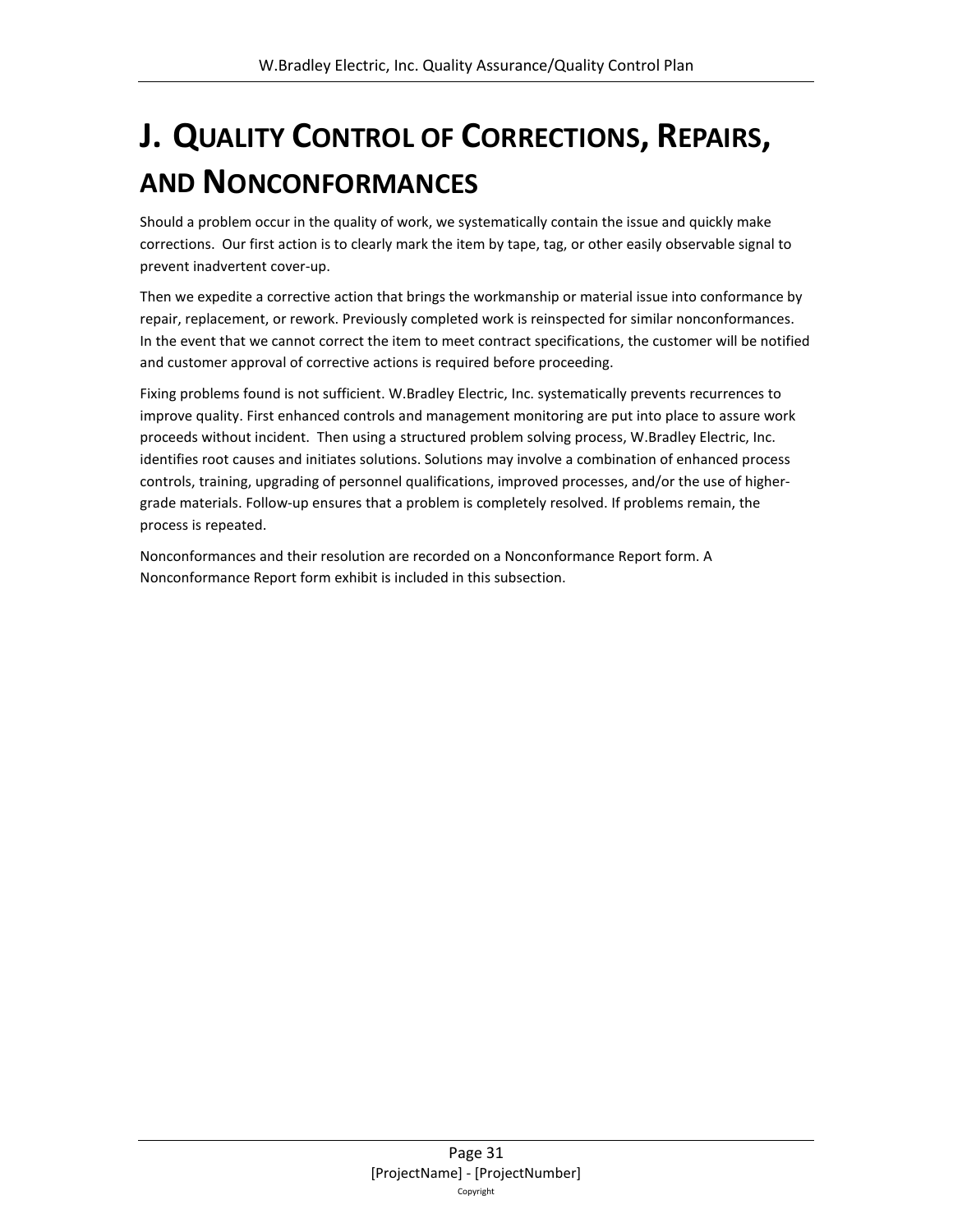| <b>W.Bradley Electric, Inc.</b><br><b>Nonconformance Report</b>            |                                                                                                                                                                                        |                                                     |  |
|----------------------------------------------------------------------------|----------------------------------------------------------------------------------------------------------------------------------------------------------------------------------------|-----------------------------------------------------|--|
|                                                                            | <b>Version 20150120</b>                                                                                                                                                                |                                                     |  |
| <b>Nonconformance Report</b><br><b>Control ID</b>                          | <b>Project ID</b>                                                                                                                                                                      | <b>Project Name</b>                                 |  |
|                                                                            | [ProjectNumber]                                                                                                                                                                        | [ProjectName]                                       |  |
| <b>Preparer Signature/ Submit Date</b>                                     |                                                                                                                                                                                        | <b>Quality Manager Signature / Disposition Date</b> |  |
|                                                                            |                                                                                                                                                                                        |                                                     |  |
| Description of the requirement or<br>specification                         |                                                                                                                                                                                        |                                                     |  |
| Description of the nonconformance,<br>location, affected area, and marking |                                                                                                                                                                                        |                                                     |  |
| Disposition                                                                | $\Box$ Replace $\Box$ Repair $\Box$ Rework $\Box$ Use As-is<br>Approval of disposition required by customer representative? Yes $\Box$ No $\Box$<br>Customer approval signature /date: |                                                     |  |
| <b>Corrective Actions</b>                                                  | Corrective actions completed Name/Date:<br>Customer acceptance of corrective actions required? Yes $\Box$ No $\Box$<br>Name/Date:                                                      |                                                     |  |
| <b>Preventive Actions</b>                                                  | Preventive actions completed Name/Date:                                                                                                                                                |                                                     |  |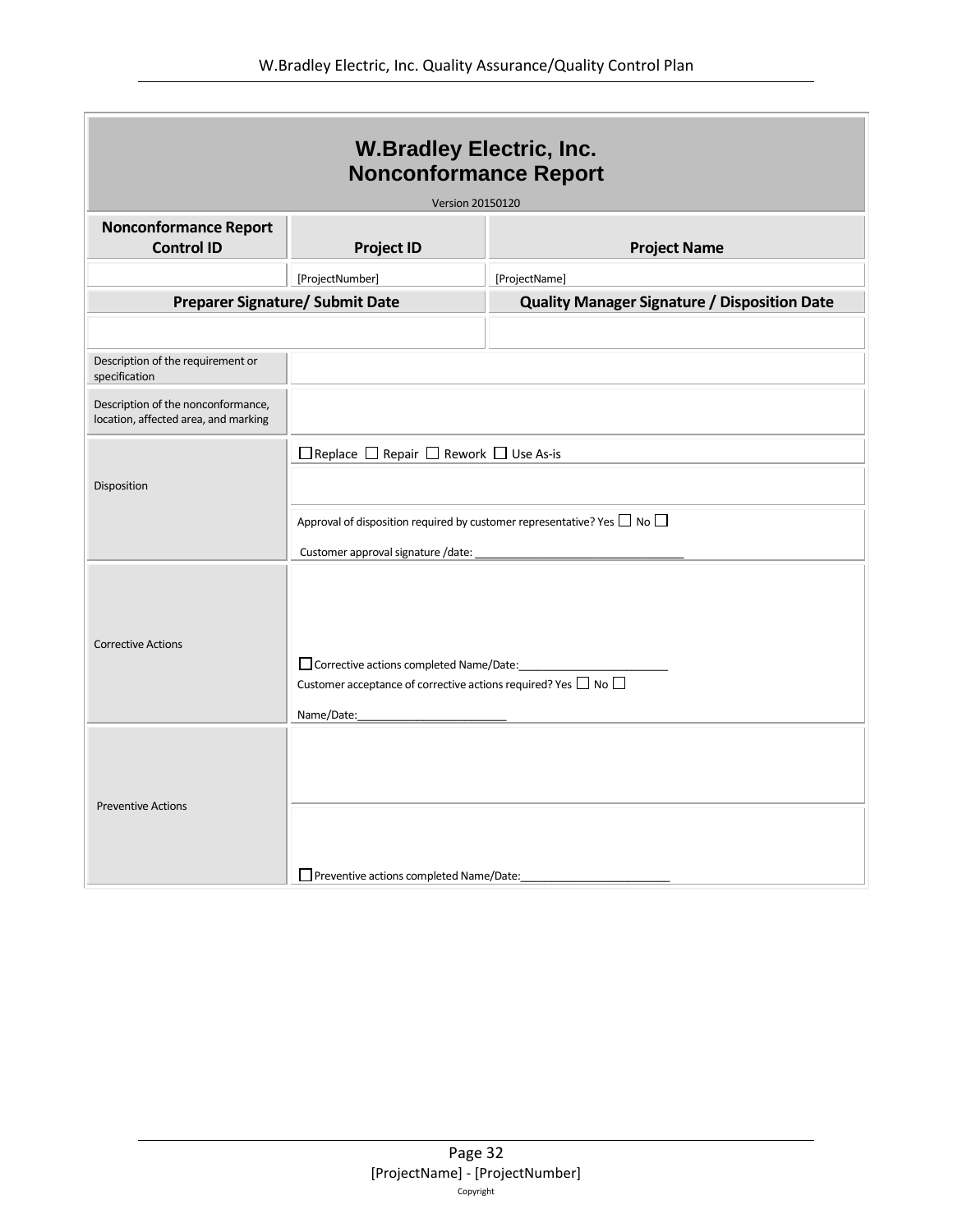## <span id="page-32-0"></span>**K. PROJECT COMPLETION INSPECTIONS**

W.Bradley Electric, Inc. conducts a series of inspections near the end of each project to assure that the contracted work is completed to specifications.

Near the end of the project, or a milestone, the Quality Manager, Superintendent, and Project Manager participate in the inspection of the completed project and verify conformance to contract specifications. Any deviations are corrected and reinspected before submitting the project to the customer for final inspection.

If the customer performs a final inspection, corrections are quickly addressed, reinspected by the Quality Manager, and then submitted for customer final review.

A Record of each of the inspections will be maintained on the Project Completion Inspection form. If punch items are discovered during the inspection, a record of the punch items and their correction will be maintained on the Punch List form. Project Completion Inspection and Punch List form exhibits are included as an exhibit in this subsection.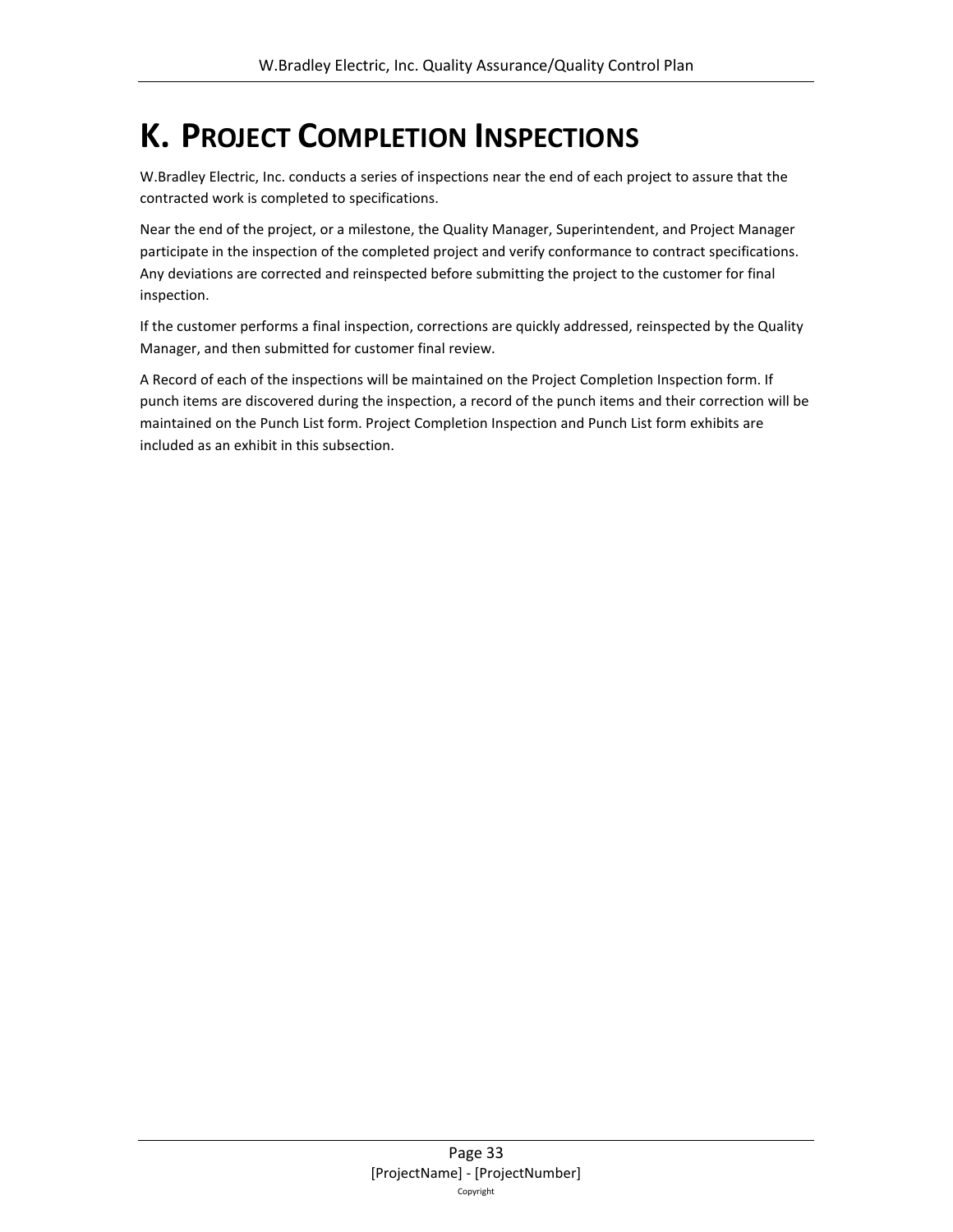| <b>W.Bradley Electric, Inc.</b><br><b>Project Completion Inspection Form</b><br><b>Version 20150120</b>                                                                                                                                                                                         |               |                                                                                                                                                     |  |  |
|-------------------------------------------------------------------------------------------------------------------------------------------------------------------------------------------------------------------------------------------------------------------------------------------------|---------------|-----------------------------------------------------------------------------------------------------------------------------------------------------|--|--|
| Project: ID:                                                                                                                                                                                                                                                                                    | Project Name: | Location/Area:                                                                                                                                      |  |  |
| [ProjectNumber]                                                                                                                                                                                                                                                                                 | [ProjectName] |                                                                                                                                                     |  |  |
| <b>Compliance Verification</b><br>□ Compliance with material inspection and tests<br>Compliance with inspection requirements<br>Compliance with functional tests if required<br>Compliance with inspection and test plan<br>Punch lists corrections complete<br>Notes:                          |               | <b>Heightened Awareness Checkpoints</b><br>$\Box$ [Insert items identified at project startup, preparatory and status meetings]<br>$\Box$<br>$\Box$ |  |  |
| Reported Nonconformances:                                                                                                                                                                                                                                                                       |               |                                                                                                                                                     |  |  |
| Verification of Project Completion (sign and date)                                                                                                                                                                                                                                              |               |                                                                                                                                                     |  |  |
| Project Superintendent<br>verified complete to specifications (sign and date)                                                                                                                                                                                                                   |               | Sign and date*:                                                                                                                                     |  |  |
| <b>Quality Manager</b><br>verified complete to specifications (sign and date)                                                                                                                                                                                                                   |               | Sign and date*:                                                                                                                                     |  |  |
| * On behalf of the contractor, I certify that this report is complete and correct and equipment and material used and work performed during this reporting<br>period is in compliance with the contract drawings and specifications to the best of my knowledge except as noted in this report. |               |                                                                                                                                                     |  |  |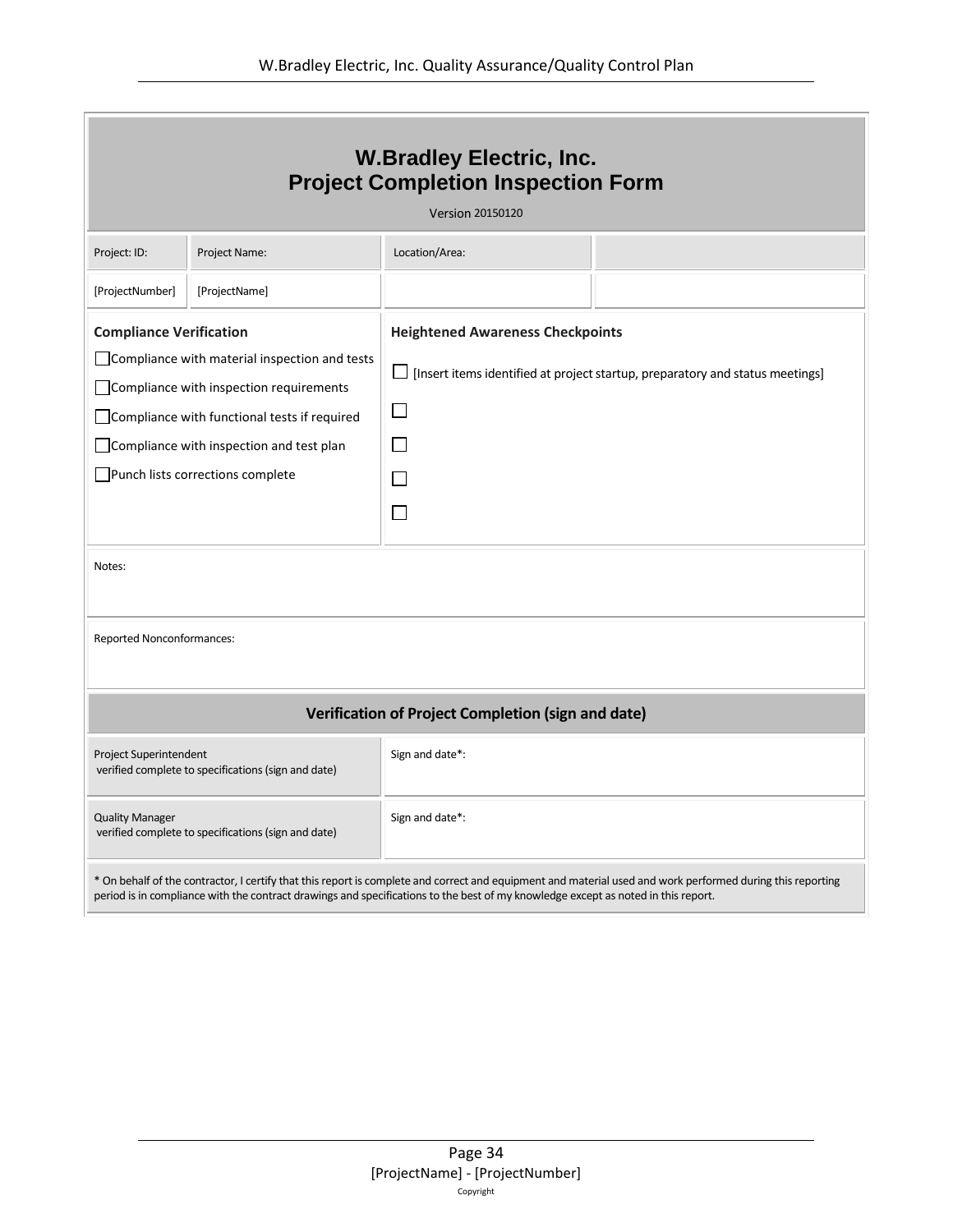# <span id="page-34-0"></span>**L. QUALITY ASSURANCE SURVEILLANCE**

We manage overall project performance by setting performance objectives, measuring actual performance, and managing performance improvements. Overall performance objectives will be designed to extend our customer's performance work objectives into W.Bradley Electric, Inc. operations. Each objective will have specific and verifiable measures.

We expect to measure performance in the following areas:

- Customer satisfaction through customer feedback, surveys, complaints, and quality assurance surveillance reports.
- On-time task completion as measured by a monthly on-time performance assessment
- Contract administration compliance as measured by a monthly project contract administration assessment
- Safety Plan compliance as measured by safety violations and a monthly safety assessment
- Quality Plan conformance as measured by a monthly Quality Plan assessment

Every month, W.Bradley Electric, Inc. holds a performance improvement meeting with the participation of key project and customer personnel. They review past performance, project quality risks, and quality issues. An action plan is set for improvement and progress is reviewed at the next meeting.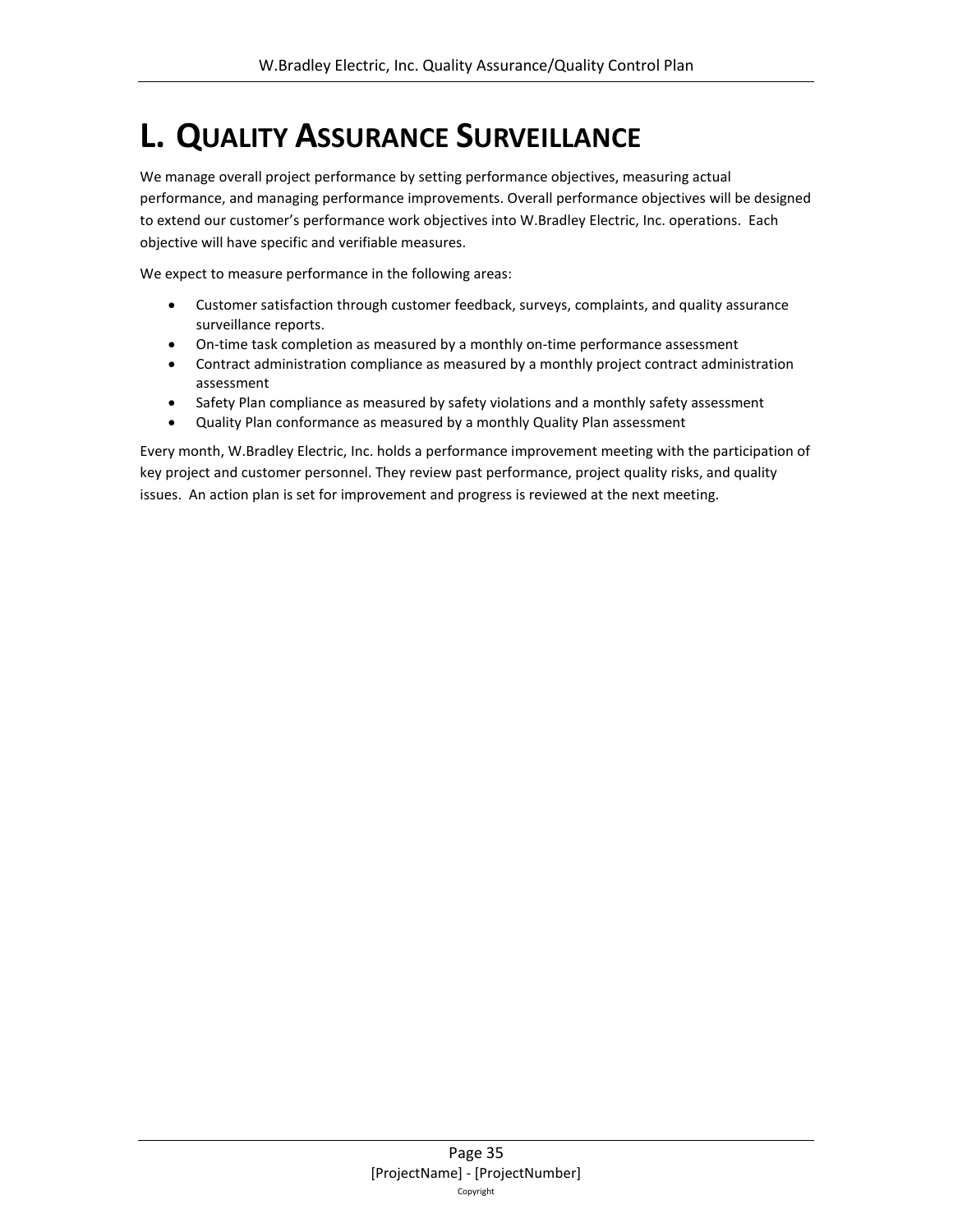| <b>W.Bradley Electric, Inc.</b><br><b>Project Quality System Audit Form</b><br><b>Version 20150120</b>                                                                                                                                                                                                                                                                                                                                                                                                                       |                                                                                                                                                                                                                    |                |             |
|------------------------------------------------------------------------------------------------------------------------------------------------------------------------------------------------------------------------------------------------------------------------------------------------------------------------------------------------------------------------------------------------------------------------------------------------------------------------------------------------------------------------------|--------------------------------------------------------------------------------------------------------------------------------------------------------------------------------------------------------------------|----------------|-------------|
| <b>Project ID</b>                                                                                                                                                                                                                                                                                                                                                                                                                                                                                                            | <b>Project Name</b>                                                                                                                                                                                                | <b>Auditor</b> | <b>Date</b> |
| [ProjectNumber]                                                                                                                                                                                                                                                                                                                                                                                                                                                                                                              | [ProjectName]                                                                                                                                                                                                      |                |             |
| <b>Review Topics:</b><br>(Place check mark next to each item audited)                                                                                                                                                                                                                                                                                                                                                                                                                                                        |                                                                                                                                                                                                                    |                |             |
| $\Box$<br>$\Box$<br>$\Box$<br>$\Box$<br>$\Box$<br>$\Box$<br>$\Box$<br><b>Quality Plan Conformance:</b>                                                                                                                                                                                                                                                                                                                                                                                                                       | <b>Customer satisfaction</b><br>On-time task completion<br>Contract administration<br>Safety compliance<br>Quality risk planning and mitigation<br>Performance improvement results<br>Action plan for improvements |                |             |
| $\Box$<br>Project QC Personnel<br>$\Box$<br>Project Quality Coordination and Communication<br><b>Employee Qualifications</b><br>$\Box$<br>$\Box$<br>Qualification of subcontractors and suppliers<br>$\Box$<br><b>Project Quality Specifications</b><br>$\Box$<br><b>Testing Plan</b><br>$\Box$<br><b>Test Reports</b><br>$\Box$<br>Work Task Quality Inspections<br>$\Box$<br>Daily Quality Control Report<br>$\Box$<br><b>Control of Punch Items and Nonconformances</b><br>$\Box$<br><b>Project Records and Documents</b> |                                                                                                                                                                                                                    |                |             |
| Nonconformance Notes and observations                                                                                                                                                                                                                                                                                                                                                                                                                                                                                        |                                                                                                                                                                                                                    |                |             |
| Action plan for improvement                                                                                                                                                                                                                                                                                                                                                                                                                                                                                                  |                                                                                                                                                                                                                    |                |             |
| Follow-up results and date                                                                                                                                                                                                                                                                                                                                                                                                                                                                                                   |                                                                                                                                                                                                                    |                |             |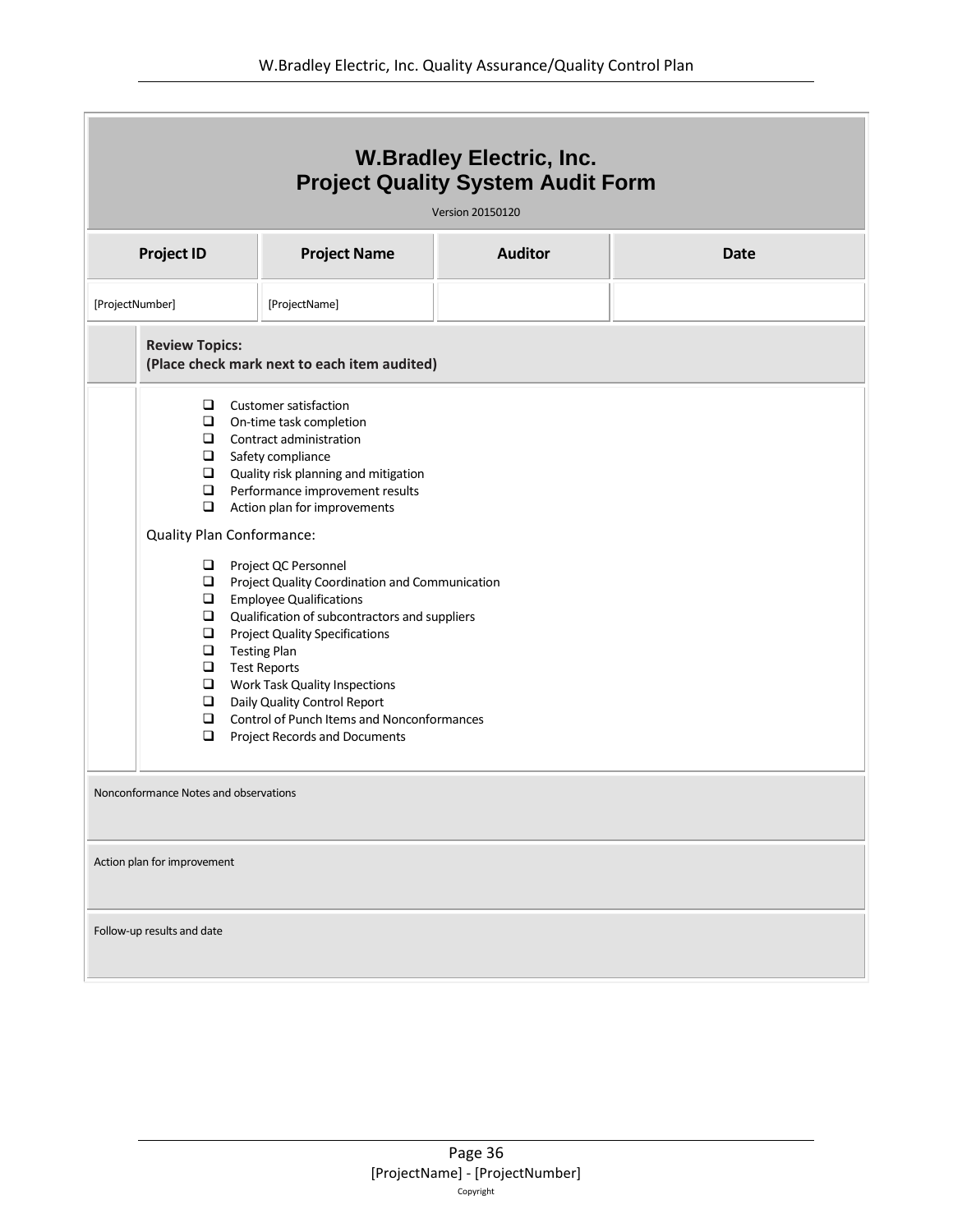# <span id="page-36-0"></span>**M. CONTROL OF QUALITY RECORDS AND DOCUMENTS**

On this project, W.Bradley Electric, Inc. will keep quality documents and records of quality activities that occur throughout the duration of the project.

Project quality records will be stored in the project field office. As a backup, copies of records will be held offsite. The exact location will be determined at quality coordination meeting.